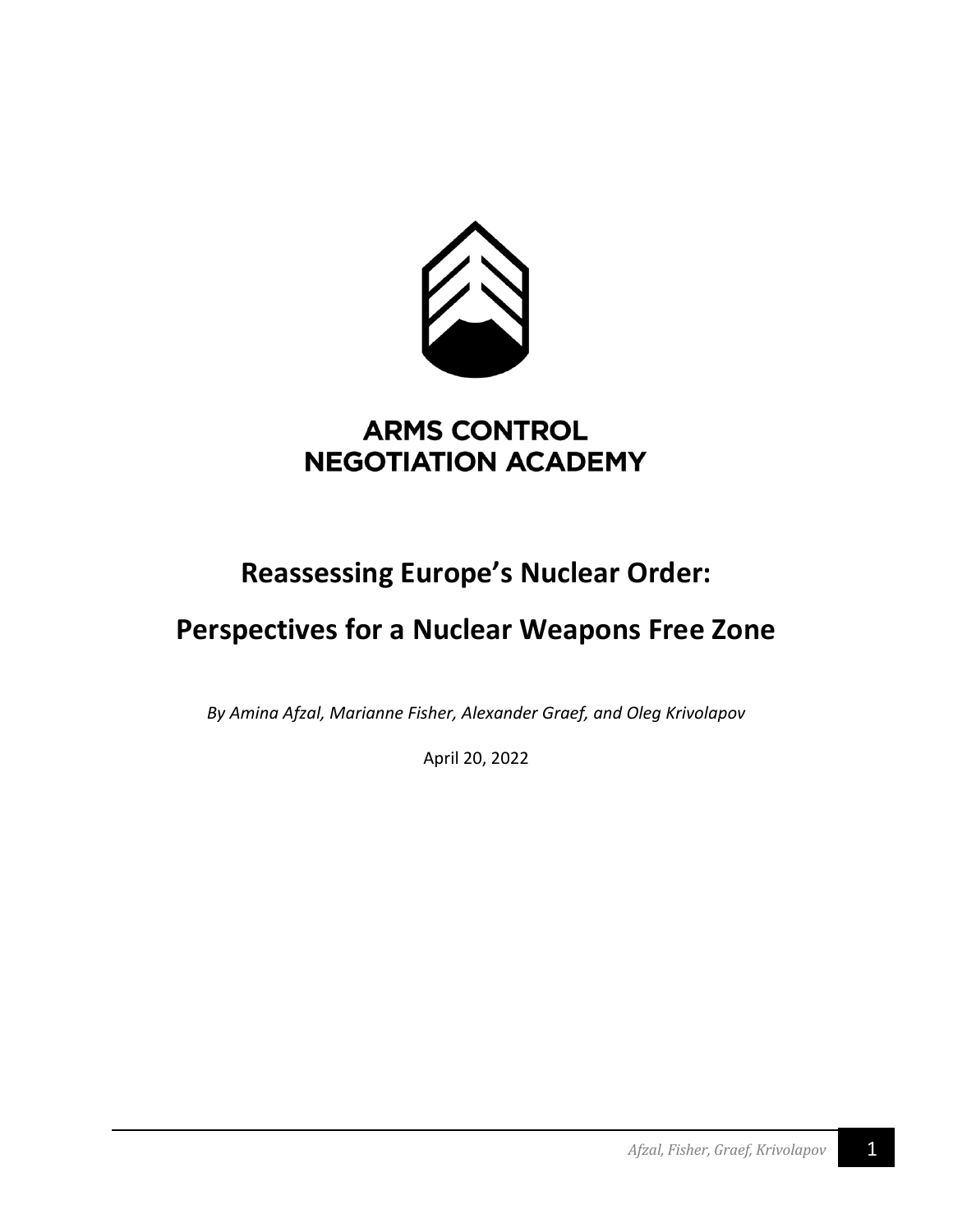### **The Authors**

**Amina Afzal** is an Associate Member of the Canadian Pugwash Group. Previously, she served as a senior non-resident fellow at the Strategic Studies Institute Islamabad (SSII), as well as the SSII's Director General from 2018 - 2019. Amina graduated with an M.A. in Non Proliferation Studies from the Middlebury Institute of International Studies at Monterey. In addition, She holds a MSc in Defence & Strategic Studies from Quaid-e-Azam University Islamabad. She contributes regularly to various local and international publications including the Stimson Centre's online publication South Asian Voices, The Diplomat, and Express Tribune.

**Marianne (Nari) Fisher** is a Visiting Research Fellow at the Vienna Center for Disarmament and Nonproliferation (VCDNP). Prior to this, she was based at the International Atomic Energy Agency (IAEA) and previously worked for the United States Department of Energy, including national laboratories. She holds degrees from Sciences Po (MA) and the University of Washington (BA).

**Alexander Graef** is a researcher at the Institute for Peace Research and Security Policy at the University of Hamburg (IFSH). His academic background is in Cultural Studies and International Relations. He received his PhD in 2019 from the University of St. Gallen (Switzerland) for his thesis on the network of Russian experts and think tanks in foreign and security policy, funded by the Swiss National Science Foundation. He has previously collaborated on various projects with the Friedrich Ebert Foundation (FLEET-network) and is currently working on the future of the Open Skies treaty, CSBM in Europe, and Russian military strategy.

**Oleg Krivolapov** is a research fellow at the Department for Military-Political Research at the Institute for U.S. and Canadian Studies, Russian Academy of Sciences (ISKRAN). His research interests include U.S. missile defense policy and related issues including, U.S.-Russia relations, arms control, strategic stability, and regional security. In 2017, Oleg held a position as a scholar at CISSM. Oleg's Political Science PhD thesis research concerned discussions in the U.S. surrounding missile defense policy between 2009-2016.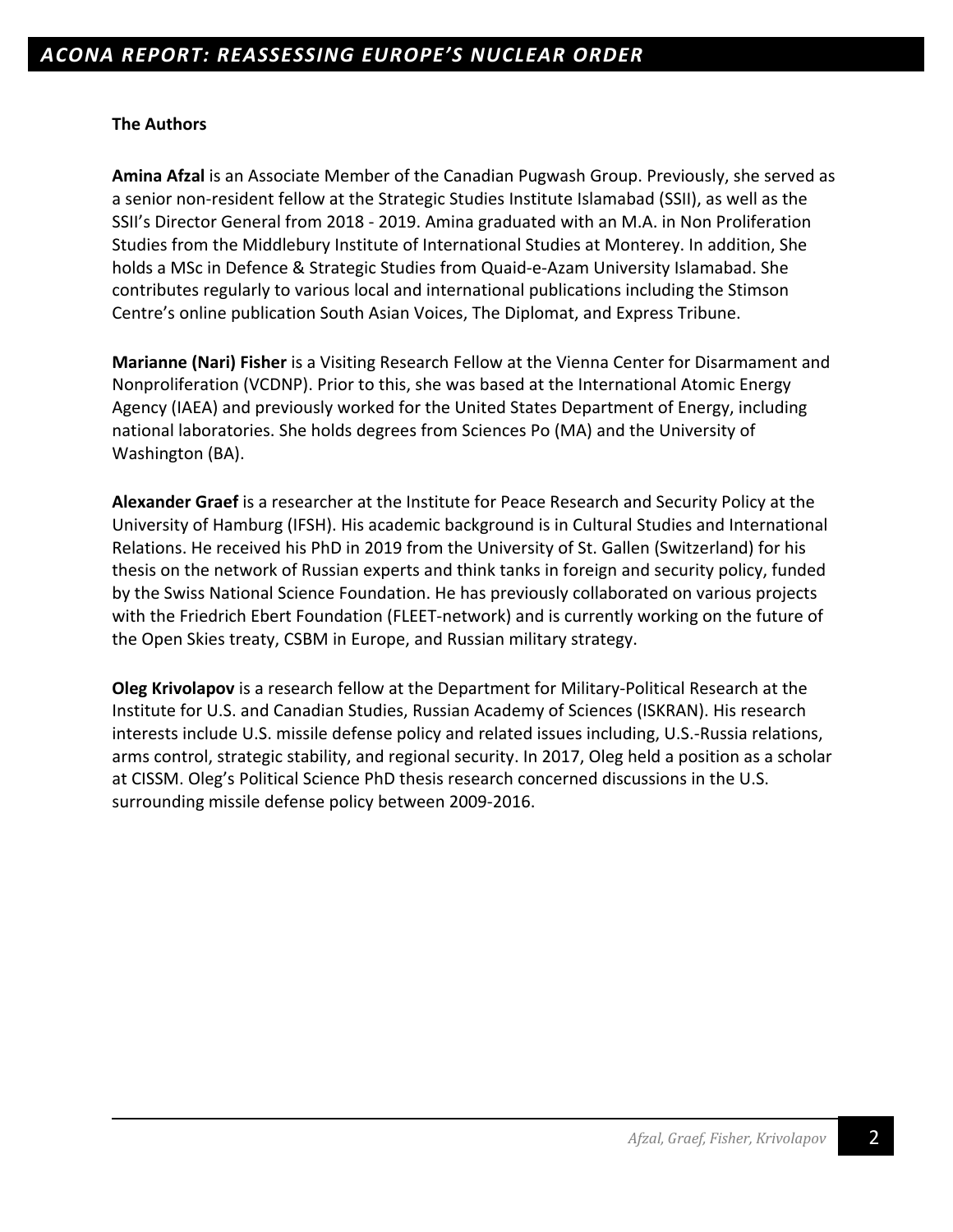### **Abstract**

Non-nuclear weapon states across Europe are uniquely positioned to contribute to nuclear disarmament activities by evaluating, among others, the prospects and perspectives for nuclear weapons free zones (NWFZ) on the continent and beyond. This paper examines this question with respect to Europe and reviews lessons learned from the process of establishing NWFZ in the Global South and in Central Asia. The paper also examines a possible political framework on the relevance and feasibility of a zone in the context of events inclusive through December 2021. These questions are brought to the forefront and are further compounded by the Review Conferences of the Non-Proliferation Treaty (NPT) and the first meeting of States Parties of Treaty on the Prohibition of Nuclear Weapons (TPNW) in June 2022.

The paper argues that past NWFZ – and respective prohibited activities within respective regional limits – have primarily functioned as instruments to prevent nuclear proliferation and support the political emancipation of sub-regions in the face of global great power competition. By contrast, the main challenges in Europe today are the reduction of already deployed sub-strategic nuclear weapons and the prevention of nuclear escalation amidst such competition on the continent. In this context, the paper discusses the feasibility of zone concepts as applied in Europe by highlighting obstacles and preconditions. If non-nuclear weapon states (NNWS) want to use NWFZ as an instrument for further nuclear disarmament, they will need to take security considerations seriously and emphasize risk reduction measures and the military redundancy of deployed weapons.

This explorative paper remains solely the assessment of the authors in an independent capacity under the auspices of the Arms Control Negotiation Academy (ACONA); the piece should not be considered reflective of their personal views nor of their respective institutions.

### *Abbreviations*

| <b>ANZUS</b> | Australia, New Zealand, United States Security Treaty |
|--------------|-------------------------------------------------------|
| <b>CSA</b>   | Comprehensive Safeguards Agreement                    |
| <b>CST</b>   | <b>Collective Security Treaty</b>                     |
| <b>CSTO</b>  | <b>Collective Security Treaty Organization</b>        |
| <b>CTBTO</b> | Comprehensive Nuclear-Test-Ban Treaty Organization    |
| <b>DDPR</b>  | Deterrence and Defence Posture review                 |
| <b>GDR</b>   | German Democratic Republic                            |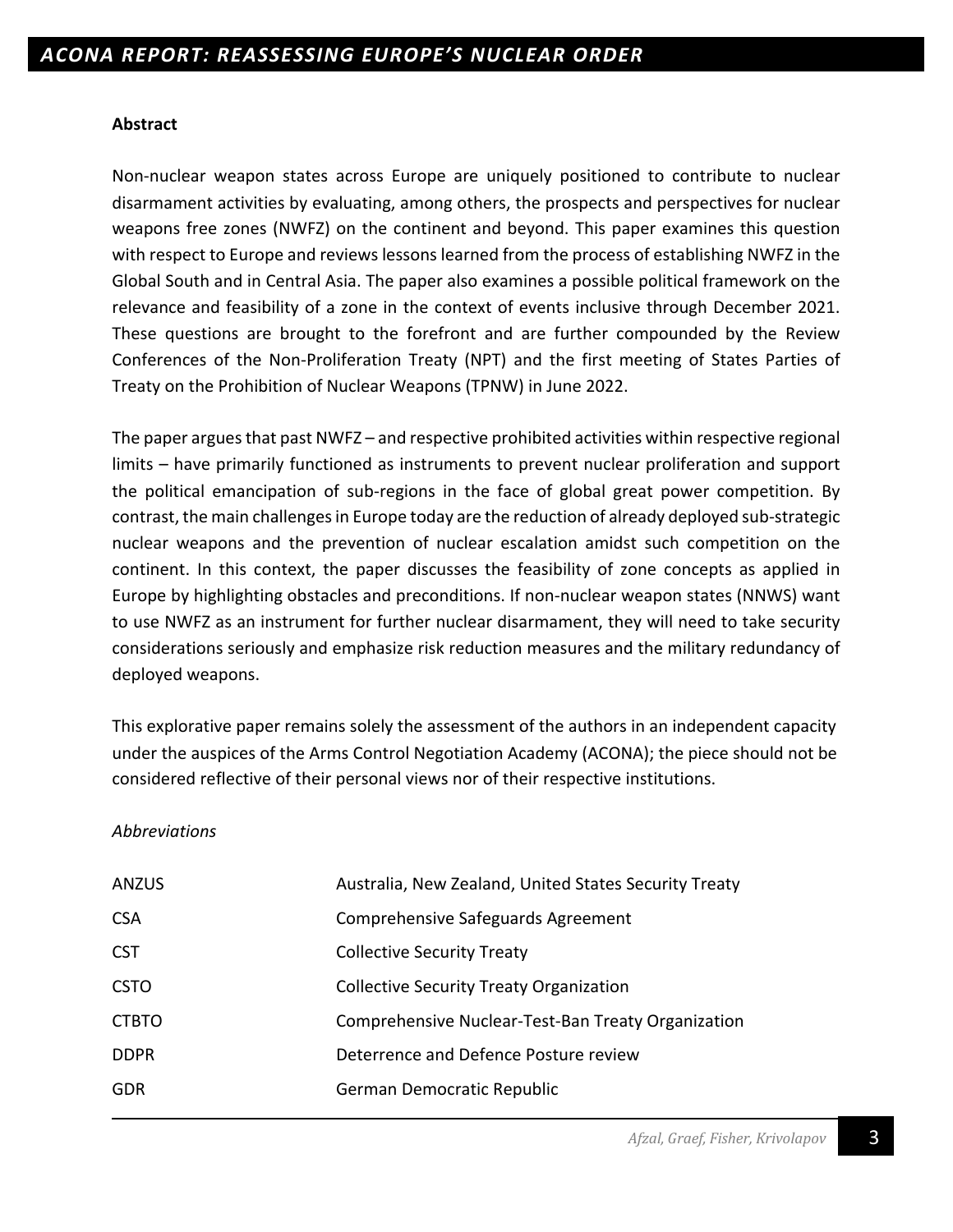# *ACONA REPORT: REASSESSING EUROPE'S NUCLEAR ORDER*

| <b>IAEA</b>    | <b>International Atomic Energy Agency</b>                   |
|----------------|-------------------------------------------------------------|
| <b>NPT</b>     | <b>Nonproliferation Treaty</b>                              |
| <b>NATO</b>    | North Atlantic Security Organization                        |
| <b>NED</b>     | <b>Nuclear Explosive Devices</b>                            |
| <b>NNWS</b>    | Non-Nuclear Weapon State                                    |
| <b>NWFZ</b>    | Nuclear Weapons Free Zone                                   |
| <b>NWS</b>     | Nuclear Weapon State                                        |
| <b>OSCE</b>    | Organization for Security and Co-operation in Europe        |
| <b>PNE</b>     | Peaceful nuclear explosives                                 |
| PNI            | <b>Presidential Nuclear Initiative</b>                      |
| PrepCom        | <b>Preparatory Committee</b>                                |
| <b>SNOWCAT</b> | Support of nuclear operations with conventional air tactics |
| <b>SSBN</b>    | Submersible Ship Ballistic Nuclear                          |
| SSNW           | Sub-strategic Nuclear Weapons                               |
| <b>START</b>   | <b>Strategic Arms Reduction Treaty</b>                      |
| <b>TPNW</b>    | Treaty on the Prohibition of Nuclear Weapons                |
| <b>WMD</b>     | <b>Weapons of Mass Destruction</b>                          |
| <b>WTO</b>     | <b>Warsaw Treaty Organization</b>                           |

# *Table of Figures*

| Table 1: | Established Regional NWFZ at Present                       |
|----------|------------------------------------------------------------|
| Table 2: | Prohibited Behavior of State Parties to Existing NWFZ      |
| Table 3: | Selected Official NWFZ Proposals for/by Europe 1957-1996   |
| Table 4: | <b>Existing Commitments to Limiting Nuclear Deployment</b> |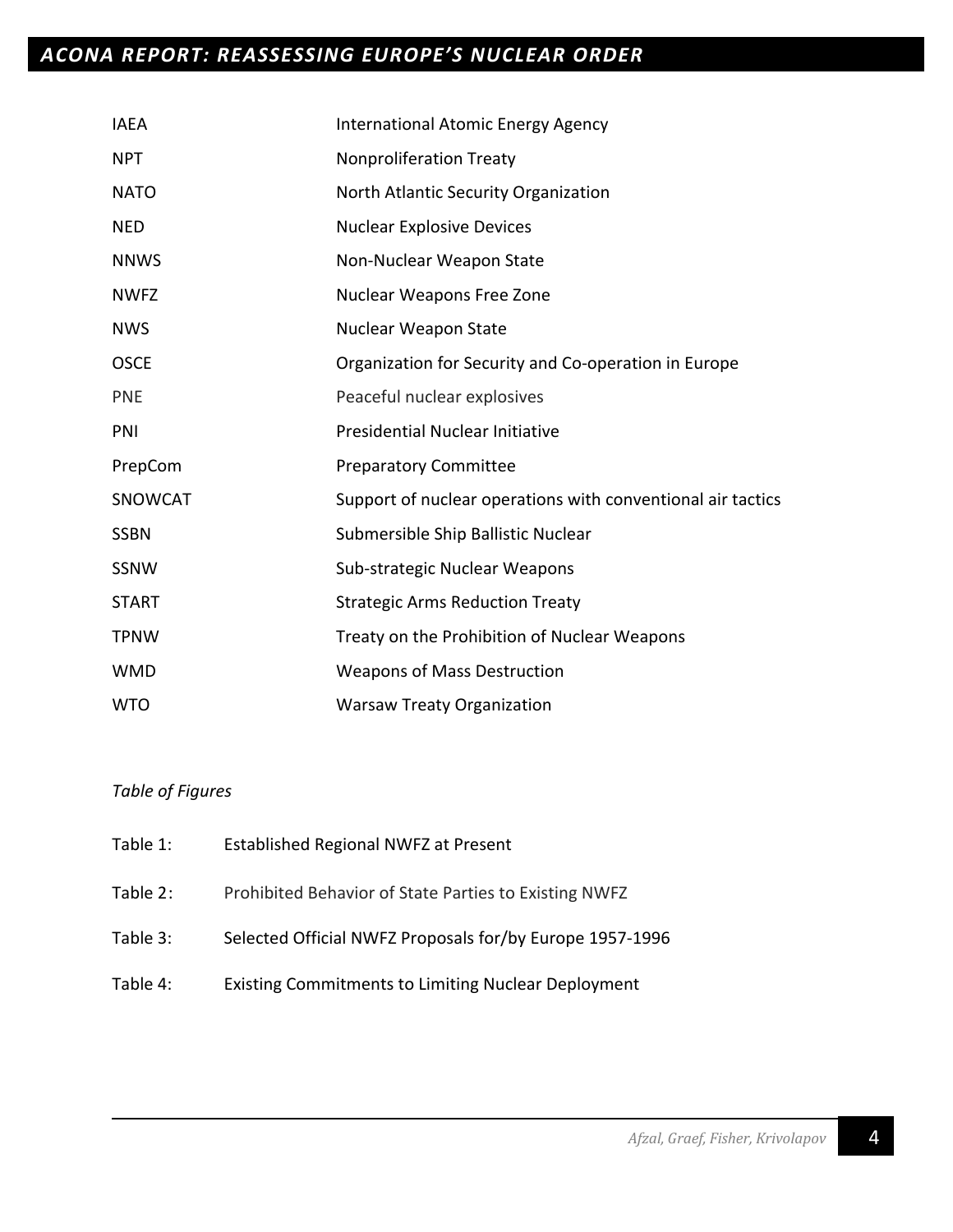### **Introduction**

This paper explores the possibility or role of select non-nuclear weapon states in Europe that could further contribute to nuclear disarmament by evaluating the perspectives for nuclear weapons free zones (NWFZ) on the continent. Leveraging the Stockholm initiative in support of nuclear disarmament from Summer 2019, <sup>1</sup> Germany and Sweden in February 2020 launched concrete stepping stone proposals, including the pledge to promote "the establishment of Nuclear Weapons-Free Zones *in all regions of the world* on the basis of arrangements freely arrived at among States of the region concerned."2 With this pledge in mind, we assess provisions of established NWFZ in the Global South and in Central Asia by nonnuclear weapon states (NNWS) and consider their potential application to existing security challenges in Europe. Even though the latter idea is not new, recent political conditions are unique and differ from the political context almost three decades ago when NWFZ in Europe were discussed last, particularly in the face of additional challenges to the continent that evolved in spring 2022. These ever-changing political conditions warrant a reassessment of existing opportunities and limitations.

In this context, the NWFZ concept remains theoretically underdeveloped, as it brackets the tension between non-proliferation and disarmament. While the former remains an ever-pressing topic globally, main challenges in Europe as of 2021 encompass the reduction of already deployed weapons (particularly sub-strategic nuclear weapons, or SSNW), and the reduction of nuclear escalation risks. In this regard, the renewed prevalence of strategic interests and conflict between nuclear weapon states (NWS) on the continent poses unique challenges. In the past, similar constellations have resulted in either delayed zone creation or an unwillingness of NWS to provide negative security guarantees, although at times states have overcome these initial obstacles.

To be sure, a NWFZ either within parts of Europe or covering the entire continent, is not a novel concept. In simple terms, the push dates back to the late 1950s and Soviet efforts to prevent the deployment of nuclear weapons in Germany. Similar proposals covering Central and Eastern Europe, the Arctic, Scandinavia, the Balkans and the Mediterranean followed in subsequent decades through the late 1990s. This historical prominence, however, contrasts with the virtual absence of NWFZ discussions in Europe over the past two decades.<sup>3</sup> This is compounded by the decades-long question of establishing similar zones in other world regions, such as a zone free of weapons of mass destruction (WMD) in the Middle East. Over the past five years, the pressure to develop creative ideas for nuclear disarmament in Europe has elevated further due to the demise of the INF treaty in August 2019 and the coming into force of the TPNW in January 2021. The NWFZ concept goes well beyond humanitarian or moral concerns of the disarmament and non-proliferation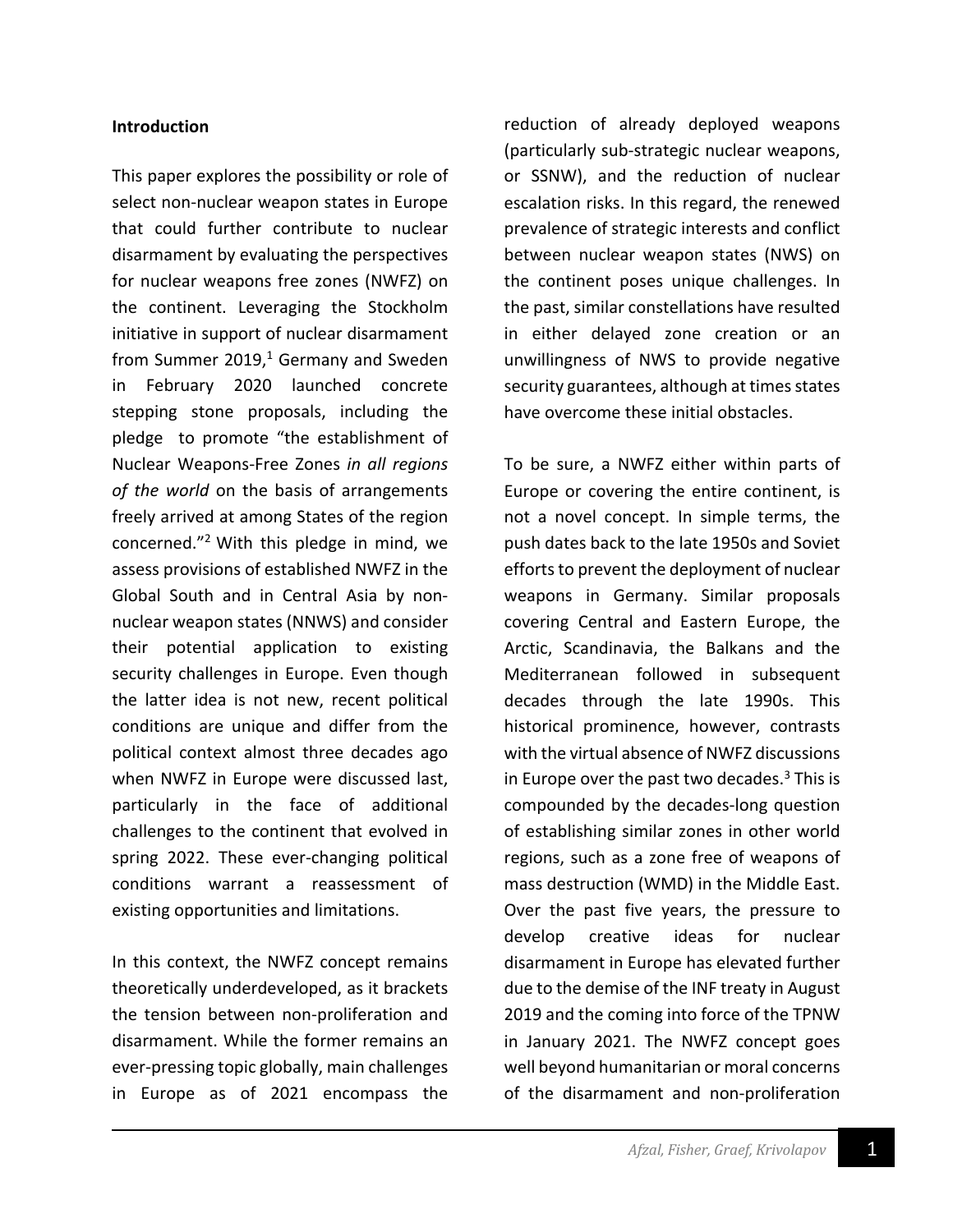communities especially on a continent that has once again become the hotbed for great power competition. This said, the reimagining of the European security order caused by the Russian invasion of Ukraine in February 2022 will certainly affect the parameters for thinking about NWFZ outlined in this paper.

Overall, the paper seeks to explore the historical development of the NWFZ concept over recent decades and assess its present relevance in the European context. Against this backdrop, the next section of this paper assesses the status of the European nuclear order as of December 2021 in more detail, both by highlighting the significant disarmament process over the last three decades and the continuous relevance of SSNW for both Russia and North Atlantic Treaty Organization (NATO). Following this, the third section explores the provisions of existing NWFZ in the Global South and in Central Asia and discusses the lessons learned from the respective negotiation processes and their outcomes. Indeed, there are a number of lessons to be gleaned from existing NWFZ treaties, including the activities or state behavior prohibited under respective zones in addition to the response by NWS to these limitations. In particular, this part outlines conditions regarding (1) the boundary and scope of the zone, (2) transit rights, (3) existing security commitments, (4) negative security guarantees (by states beyond the zone), and (5) the means of verification. Finally, the fourth part explores historical proposals to

establish a NWFZ in Europe during and after the Cold War and points to enduring challenges and opportunities.

#### **The Nuclear Balance in Europe**

Since the end of the Cold War, the nuclear components of the European security order have changed in significant ways. Until very recently, the role of nuclear weapons in regional defence and deterrence postures have been constantly decreasing. In contrast to the Cold War, when the main security risks derived from the overall imbalance in force levels between two military alliances, today these risks increasingly stem from imbalance in the U.S. and Russian SSNW arsenals located in Europe and mistrust regarding nuclear doctrines of both states. These factors could be mitigated by the introduction of more stringent limitations on the European continent through state declared territorial nuclear weapon free zones or other curbing measures, while still factoring for conventional deterrence and potential entanglement.

### *Nuclear Stockpiles*

In overall numbers, deployed nuclear warheads on the continent have decreased substantially over the last 30 years.<sup>4</sup> During the Cold War, the U.S. nuclear stockpile in Europe peaked with approximately 7,300 deployed warheads in  $1971<sup>5</sup>$  By May 1990, this number decreased to about  $4,000$ .<sup>6</sup> In summer 1991, less than 2,500 U.S. nuclear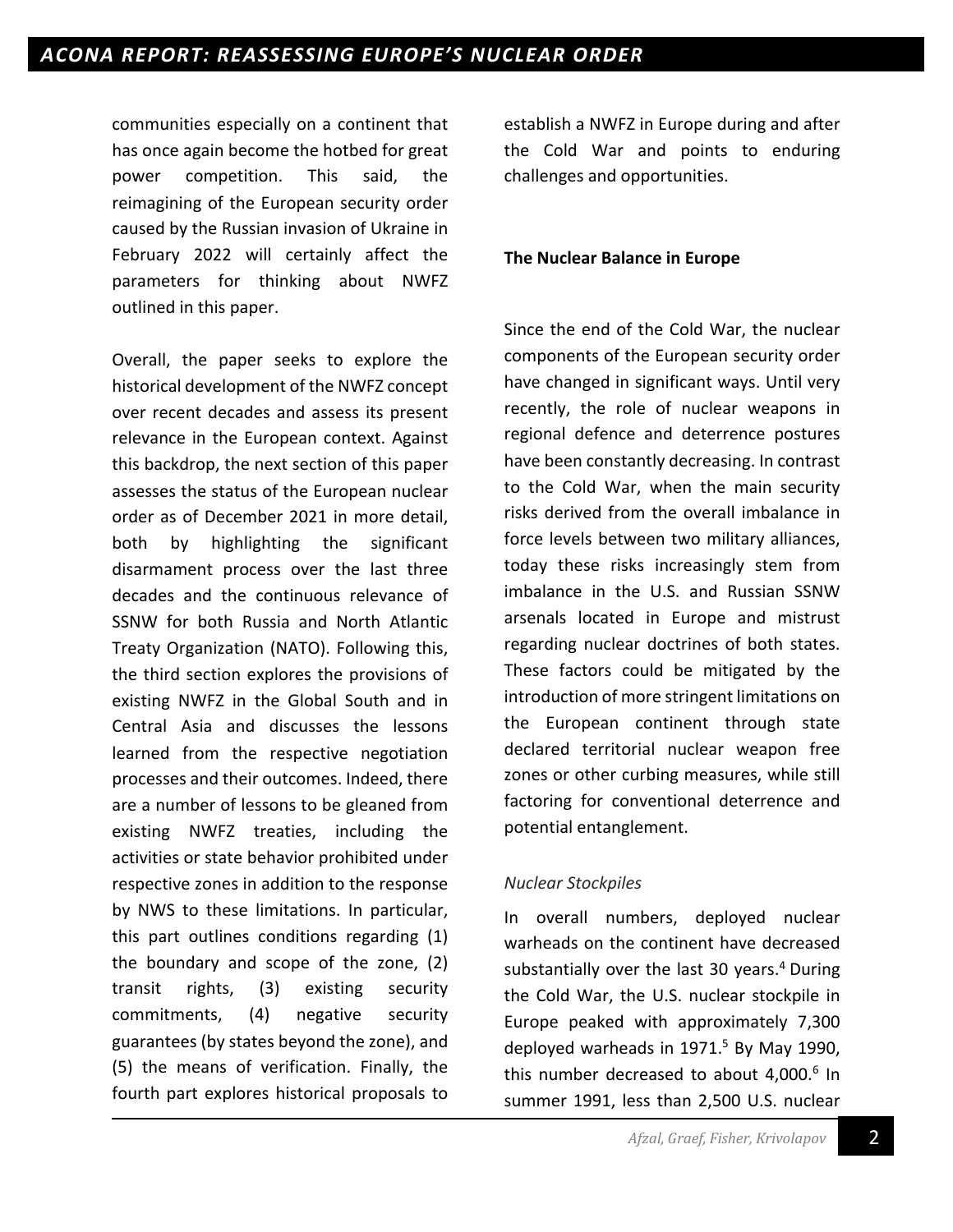warheads remained.<sup>7</sup> The unilateral Presidential Nuclear Initiative (PNI), announced by U.S. President George H.W. Bush in September 1991 (and reciprocated by Soviet President Mikhail Gorbachev on October 5), led to the withdrawal of a significant number of U.S. SSNW from Europe, including nuclear artillery shells, short-range missile warheads, and naval nuclear depth bombs.

Following this, only about 1,400 gravity bombs (B-61) in seven European states remained. <sup>8</sup> Since then, the number has been reduced further. In 2001 and 2005, the United States removed the last gravity bombs from Greece and the Ramstein Air Base in Germany, respectively. In 2008, the remaining nuclear weapons from the Royal Air Force Lakenheath airbase 70 miles northeast of London were withdrawn.<sup>9</sup> Today, only about 100 gravity bombs remain deployed at six bases in five states: Belgium, Germany, Italy, the Netherlands, and Turkey.10 The nuclear warheads are assigned to NATO aircraft and stored in vaults in aircraft shelters, ready for immediate deployment.

In addition to these capabilities as part of NATO nuclear sharing policy, France has an estimated weapons stockpile of 290 warheads, of which about 280 are operational with the remainder in reserve. Most French warheads are deployed on four nuclear submarines (SSBN) and on a rotational basis, with an estimated one at sea at a time. $11$  The United Kingdom

currently possesses about 195 nuclear warheads, 120 of which are operationally deployed on submarines. <sup>12</sup> The British government, however, recently announced that it will raise the previous ceiling on its nuclear warhead stockpile by more than 40 percent, to a total of 260 warheads.<sup>13</sup>

Similarly to the United States, the Soviet Union (and later Russia), decreased the number of nuclear warheads in Europe substantially after 1991, including the removal of SSNW from the former member states of the Warsaw Treaty Organization (WTO) and the former Soviet republics by May 1992. This included removal and dismantlement, with U.S. technical assistance, of strategic nuclear warheads from Belarus, Kazakhstan, and Ukraine by July 1996. With regard to the reciprocal pledges made by Mikhail Gorbachev and, subsequently, Russian President Boris Yeltsin under PNI on SSNW, the exact number of reductions are unknown due to a lack of official information and the absence of verification or transparency measures. However, official statements by several Russian officials suggest a reduction of about 75% compared to 1991.<sup>14</sup>

Today, Russia retains an estimated number of about 2,000 SSNW.<sup>15</sup> Russian officials assert that all are "non-deployed", being located in central storage facilities on the mainland and away from the military units that could use them.<sup>16</sup> This is unlike NATO's sub-strategic nuclear arsenal, which consist of only one type of weapon (gravity bombs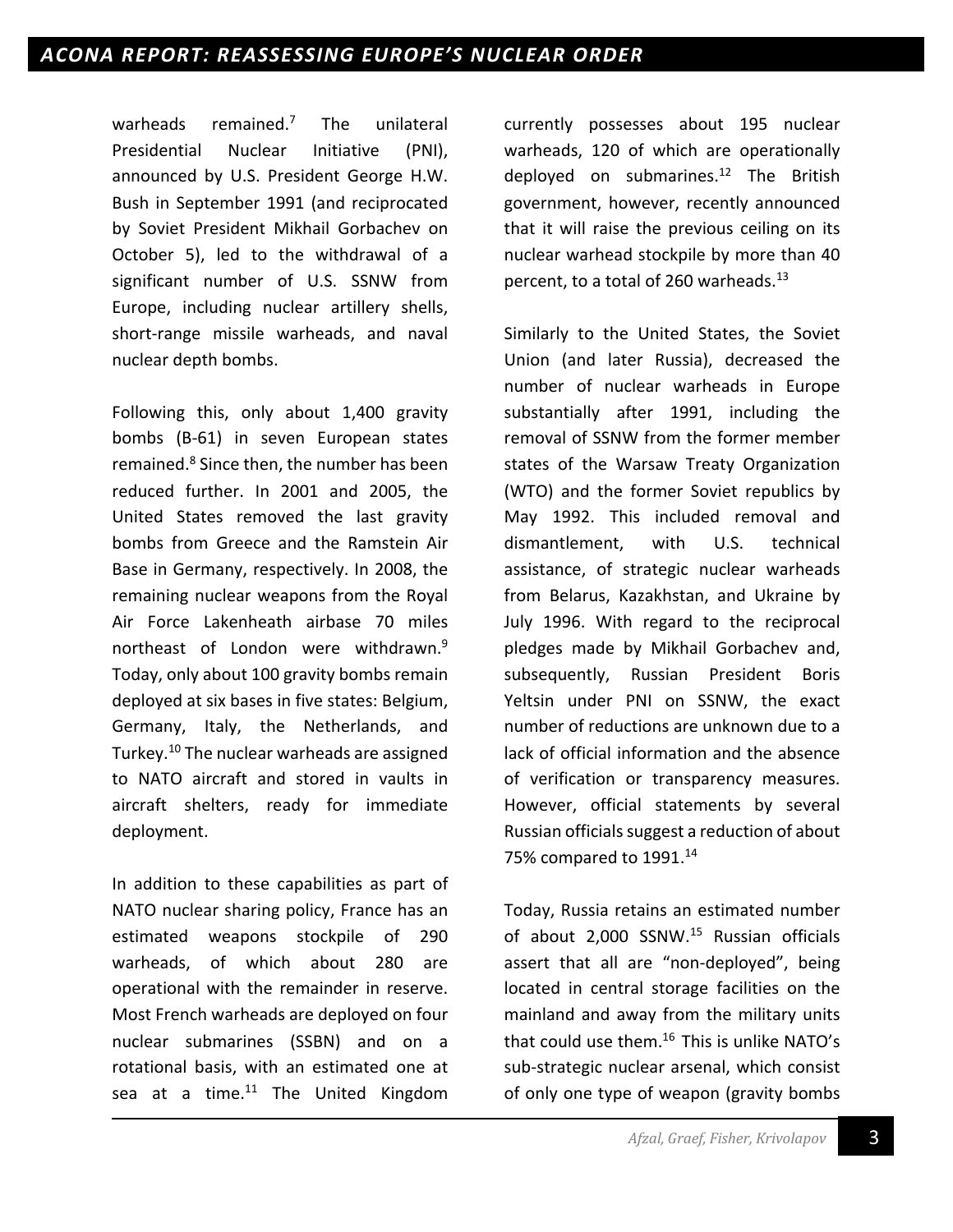for aircraft), where Russian SSNW are more diverse and (potentially) include short-range ballistic missiles, air-, sea-, and groundlaunched cruise missiles, anti-ship, airdefence, and anti-submarine missiles, torpedoes, gravity bombs, and artillery shells for field guns. $17$ 

In addition, Russia deploys parts of its operational strategic nuclear forces, which are subject to quantitative limitations under the 2010 Strategic Arms Reduction Treaty (New START), <sup>18</sup> across at least nine national level storage sites and estimated 21 operational depot storages<sup>19</sup> in the European part of its territory. While deterrence provided by sub-strategic nuclear weapons remains deeply embedded in security strategies, considerations today still differ in comparison to the Cold War era.

# *Extended Deterrence and Nuclear Sharing*

Over the past decade, NATO member states have confirmed that the basis of the alliance will remain nuclear, so long as nuclear weapons exist. Both the 2010 strategic concept and the Deterrence and Defence Posture review (DDPR) from 2012, however, delegate the "supreme guarantee of the security of the Allies" to "the strategic nuclear forces of the Alliance, particularly those of the United States." The documents also acknowledge the "independent strategic nuclear forces of the United Kingdom and France" and their contribution to "overall deterrence."20

Historically, the deployment of U.S. SSNW in Europe had been an important component of U.S. non-proliferation efforts to prevent NATO allies from acquiring nuclear weapons. Yet, this rationale changed in the late 1960s due to the signing of the Non-Proliferation Treaty (NPT) and considerable Soviet conventional rearmament at the time. Until 1989-1991, SSNW dominantly represented a counterweight to the perceived conventional superiority of the WTO, which were to be used within the context of the strategy of *flexible response* that NATO officially adopted in May 1967.

By contrast, today, nuclear sharing primarily expresses, as NATO's current Strategic Concept puts it, the "broadest possible participation of Allies in collective defence planning on nuclear roles, in peacetime basing of nuclear forces and in command, control and consultation arrangements." In this context, NATO nuclear sharing arrangements include not only the deployment of about 100 gravity bombs in five member states, which in times of crisis would be delivered to targets by European fighter aircraft. These arrangements are inclusive of seven additional European states (Czech Republic, Denmark, Greece, Hungary, Norway, Poland, and Romania) that provide "support of nuclear operations with conventional air tactics" (SNOWCAT), i.e. by escorting bombers with fighter aircraft.

Ironically, since the end of the Cold War NATO's nuclear sharing seems to have become even more important for providing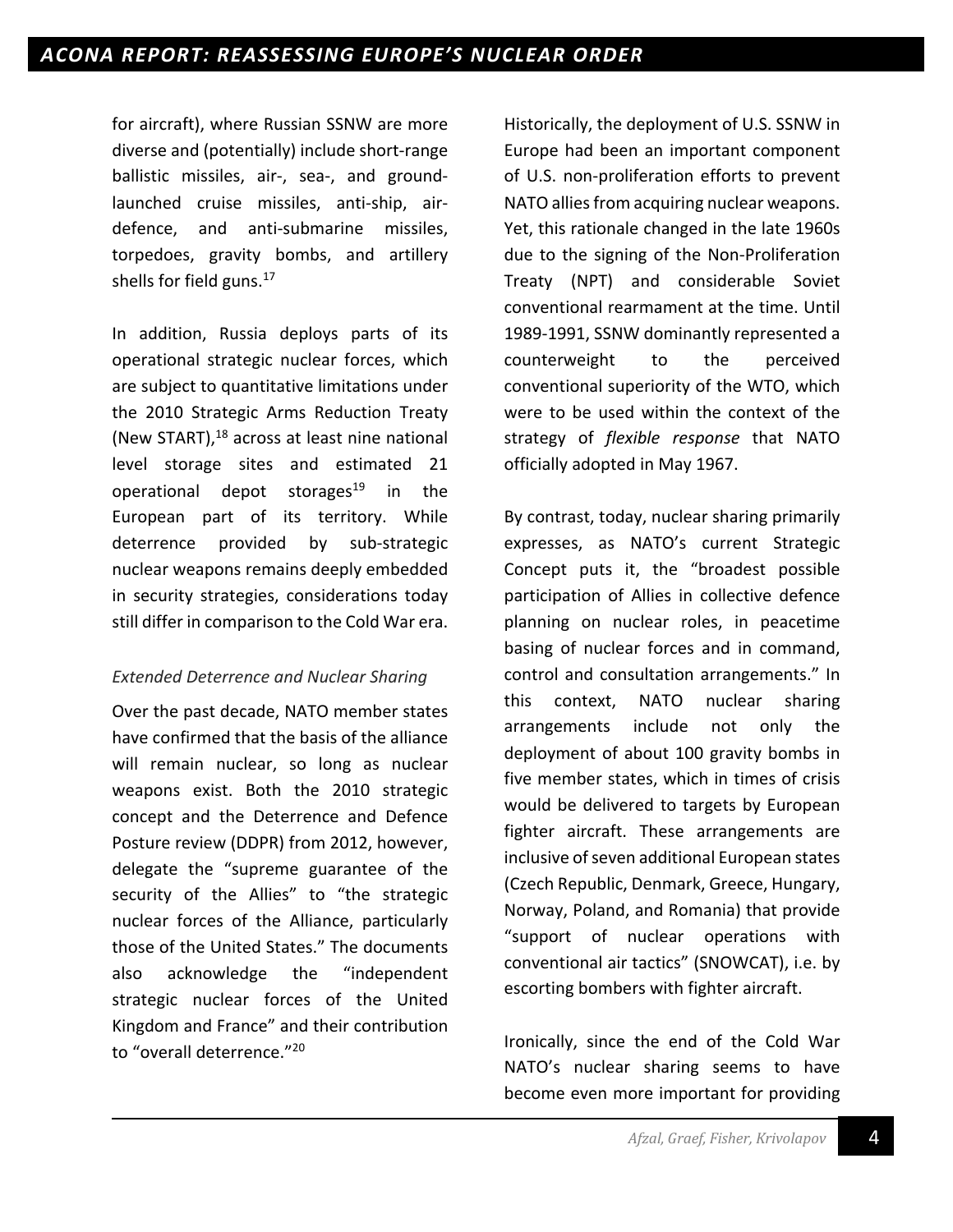coherence and solidarity within the alliance. The more diverse threat perception among NATO members, the higher its symbolicpolitical value. Indeed, the previous strategic concept from 1999 states this directly by arguing that "NATO will maintain […] adequate sub-strategic forces based in Europe, which will provide an essential link with strategic nuclear forces, reinforcing the transatlantic link".<sup>21</sup> In short, nuclear sharing represents intra-alliance burden-sharing, and moreover, the status of U.S. security commitments to Europe.

It signifies political order-making above military security but differs conceptually from extended deterrence. The latter is neither reducible to nuclear options, nor limited to states directly involved in nuclear sharing. In fact, since 1979, all NATO members (with the exception of France) have participated in the consultative process within the Nuclear Planning Group (NPG), including those states that officially prohibit the deployment of nuclear weapons on their territory in peacetime (inclusive of Denmark, Iceland, Lithuania, Norway, Spain). Extended deterrence derives from the ability to project military force across the entire NATO territory in a swift and credible way.

In this context, Article 5 of the North Atlantic Treaty stipulates that "an armed attack against one or more" NATO members "shall be considered an attack against them all." The means and scope of mutual assistance, however, are left open for interpretation.<sup>22</sup> Indeed, U.S. nuclear weapons in Europe

symbolize this commitment politically, but are not the commitment itself. Therefore, it is incorrect to explicitly state that the withdrawal of these weapons would subsequently lead to the end of extended deterrence. Nevertheless, a NWFZ in Europe would impact nuclear sharing within NATO, as NWFZ obligations go beyond the requirements of the NPT by prohibiting the stationing of nuclear weapons on the territory of NNWS.

In turn, Russia has made no political commitments to geographically limit nuclear deployments, neither on its own sovereign territory, nor within the context of the Collective Security Treaty Organization (CSTO).23 Yet the CSTO, in contrast to NATO, practices no nuclear sharing and the existing commitments to extended (nuclear) deterrence remain relatively weak. The 1992 Collective Security Treaty (CST) stipulates general solidarity among members in case of military aggression. Article 4 considers an armed attack against one of them as an aggression to all, $^{24}$  but in practice these provisions have never been tested.

In addition, both the Russian Military Doctrine (2010 and 2014)<sup>25</sup> and the more recently published *Basic Principles of State Policy of the Russian Federation on Nuclear Deterrence* (2020) extend nuclear deterrence to Russian allies (which do not necessarily need to be congruent with CSTO member states), including the "right to use nuclear weapons in response to the use of nuclear and other types of weapons of mass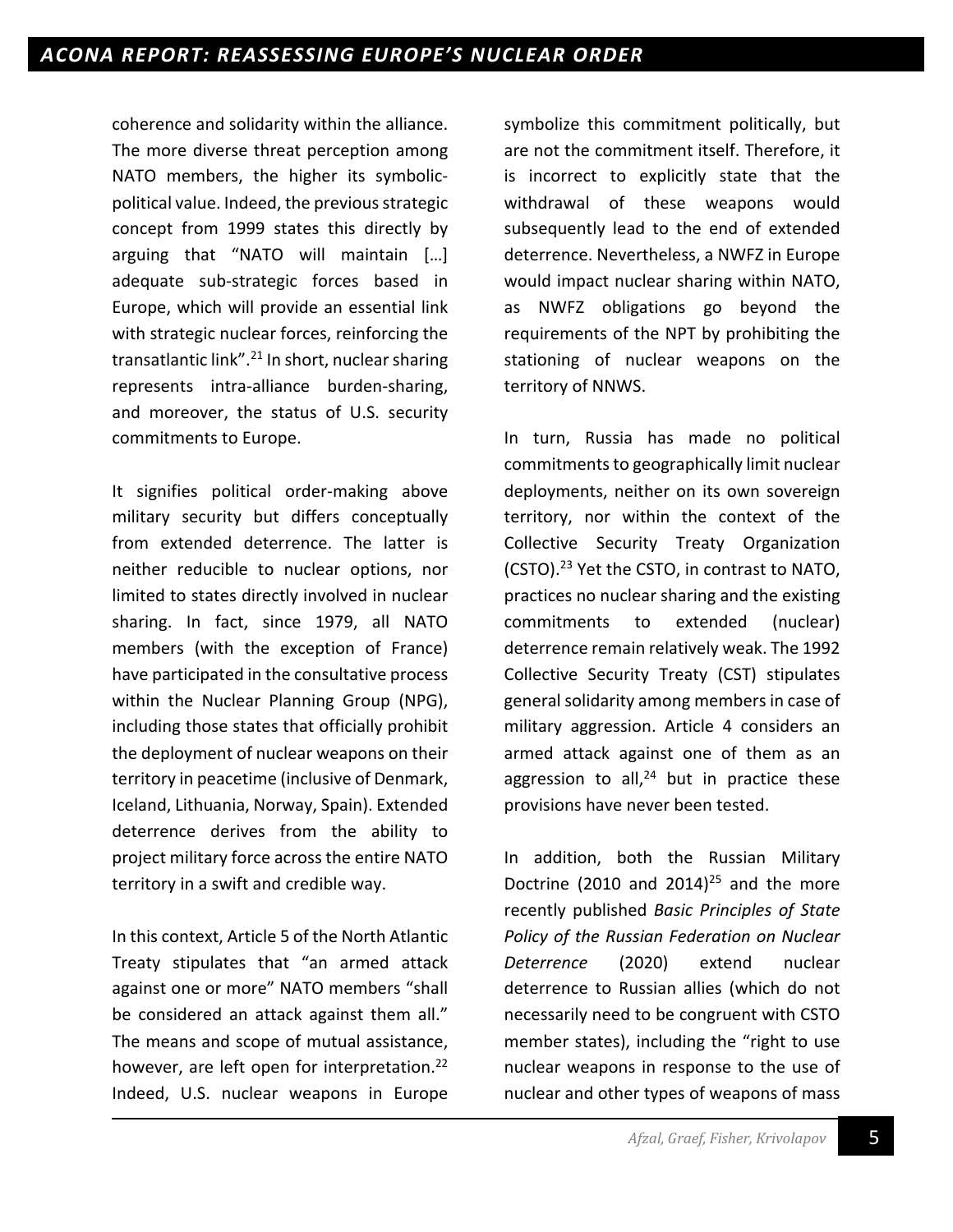destruction" against them.26 In February 2010, then CSTO Secretary General Nikolai Bordyuzha emphasized this point with reference to the 2010 Military Doctrine, suggesting that Moscow's nuclear umbrella had now been extended to other CSTO members.<sup>27</sup> It is unclear, however, whether CSTO members attribute military value to these political declarations. More particularly, Moscow's pledges of extended nuclear deterrence interfere with legal provisions of the NWFZ in Central Asia with Kazakhstan, Kyrgyzstan, Tajikistan, Turkmenistan, and Uzbekistan as members. Indeed, as will become clear, it appears that extended deterrence can be compatible with commitments to NWFZ, setting a precedent for future arrangements that incorporate or adapt to these elements.

### **Established NWFZ: Lessons Learned**

In Europe, the idea of using regional zones to limit the deployment of nuclear weapons was first articulated by Polish Foreign Minister Rapacki in October 1957 with the goal to ensure the nuclear-free status of both West Germany and the German Democratic Republic (GDR), which in turn would have supported similar efforts in Poland and then Czechoslovakia.<sup>28</sup> Two months later, Soviet Prime Minister Nikolai Bulganin backed the idea of a Central European NWFZ in a letter addressed to U.S. President Eisenhower.<sup>29</sup> The next year, in February 1958, Rapacki doubled down with

another concept that also addressed Western concerns, including the provisions of 'no first use' commitments, the use of nuclear weapons against zone members, inspection arrangements and questions of recognition.<sup>30</sup>

A third plan presented by Rapacki in Autumn 1958 linked the NWFZ to the level of conventional forces in the region, but the evolving Berlin crisis and the ongoing storage of U.S. and Soviet nuclear weapons in Central Europe ended further considerations of the proposal. <sup>31</sup> Instead, the zone concept appealed to African states opposing French nuclear testing. On 24 November 1961, eight African states presented a draft resolution to the UN General Assembly First Committee "calling for all states to refrain from testing, storing, or using nuclear weapons in Africa and to regard Africa as a 'nuclear free zone."<sup>32</sup> Brazil supported the 1961 African NWFZ resolution and proposed a similar zone within its region. In March 1963, a collective that included Bolivia, Brazil, Chile, and Ecuador joined Mexico in supporting a Latin American NWFZ.<sup>33</sup>

Four years later, the Treaty of Tlatelolco from 1967 established a precedent for the meaning of the concept, covering the territories of Latin America and Caribbean countries. Building upon the proposals by Rapacki and Bulganin in Central Europe, the joint attempt by states in Latin America addressed the aftermath of the 1962 Cuban missile crisis. $34$  By signing onto the NWFZ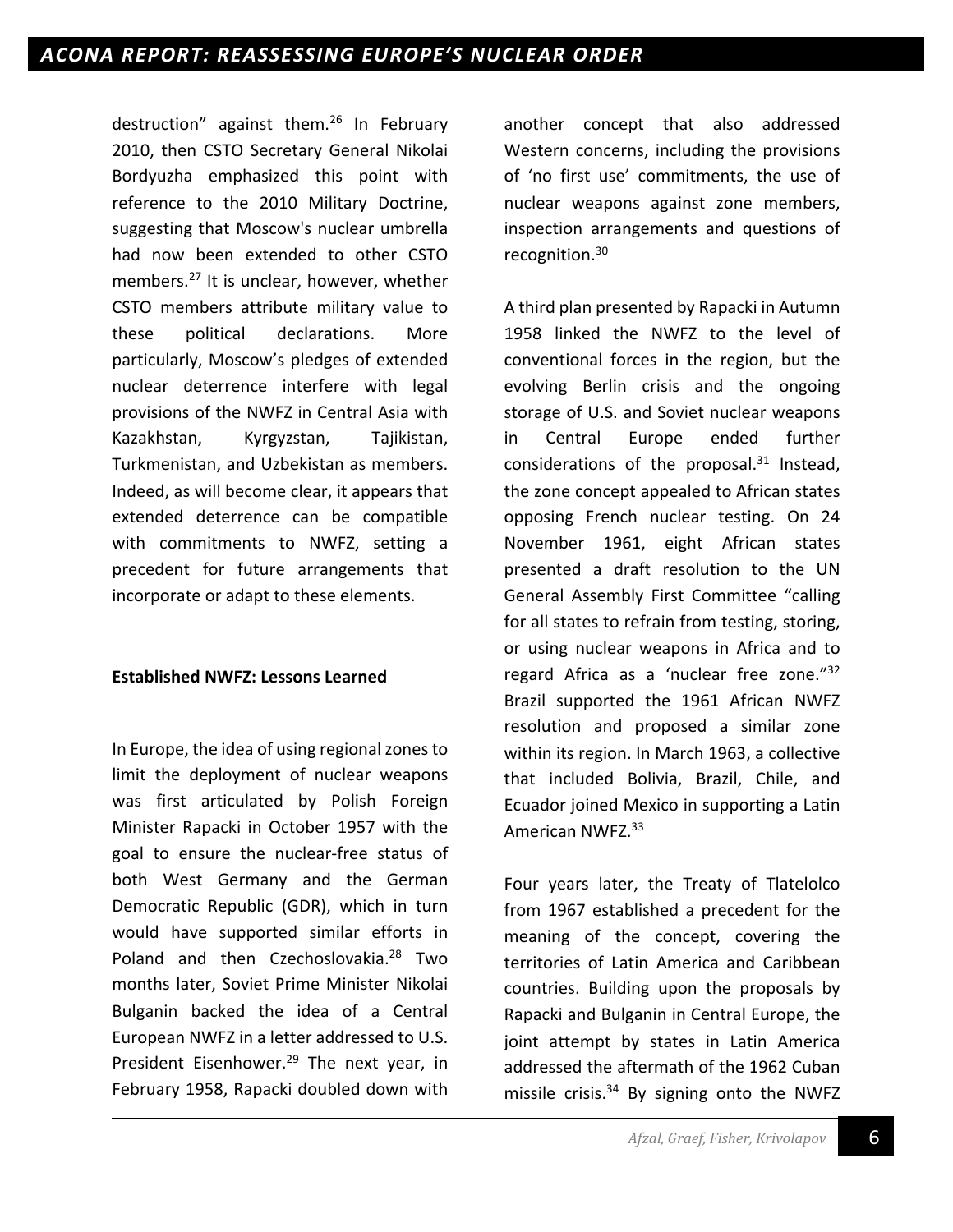concept, the participating states primarily developed a means of preserving a nuclear weapon-free status for their region. Thus, NWFZ were from the start linked to nonproliferation efforts, rather than disarmament or simply the reduction of nuclear risks.35 Nevertheless, zonal states were ultimately able to "extract negative security guarantees from nuclear powers [...] and to secure the right to peaceful nuclear development, even including the exchange for support of such peaceful endeavours". 36

Moreover, the Treaty of Tlatelolco subsequently inspired similar treaties in the South Pacific, Southeast Asia, Africa, and Central Asia.37 Today, legal agreements prohibit the acquisition, manufacturing, testing, possession of nuclear weapons and nuclear explosive devices (NED) in the entire southern hemisphere, with few exceptions. In addition, the NWFZ in Central Asia (Treaty of Semipalatinsk), which covers Kazakhstan, Kyrgyzstan, Tajikistan, Turkmenistan, and Uzbekistan, and the Treaty of Pelindaba with 41 African state parties to date also prohibit research and development on NED (Table 1). 38

Table 1: Established Regional NWFZ at Present

| <b>Treaty</b>                            | <b>Region</b>                | Year<br>(signature) | Year<br>(ratification) | <b>State Parties</b> |
|------------------------------------------|------------------------------|---------------------|------------------------|----------------------|
| <b>Treaty of Tlatelolco</b>              | Latin America<br>& Caribbean | 1967                | 1969 <sup>39</sup>     | 33                   |
| Treaty of Rarotonga                      | South Pacific                |                     | 1986                   | 13                   |
| <b>Treaty of Bangkok</b>                 | Southeast Asia               | 1995                | 1997                   | 10                   |
| Africa<br><b>Treaty of Pelindaba</b>     |                              | 1996                | 2009                   | 41                   |
| Treaty of<br>Semipalatinsk <sup>40</sup> | <b>Central Asia</b>          | 2006                | 2009                   | 5                    |

The processes of establishing NWFZ in the Global South and Central Asia point to the salience of five essential dimensions that need to be addressed: (1) boundary and scope of the zone, (2) transit rights, (3) existing security commitments, (4) negative security guarantees (by states beyond the zone), and (5) means of verification.<sup>41</sup>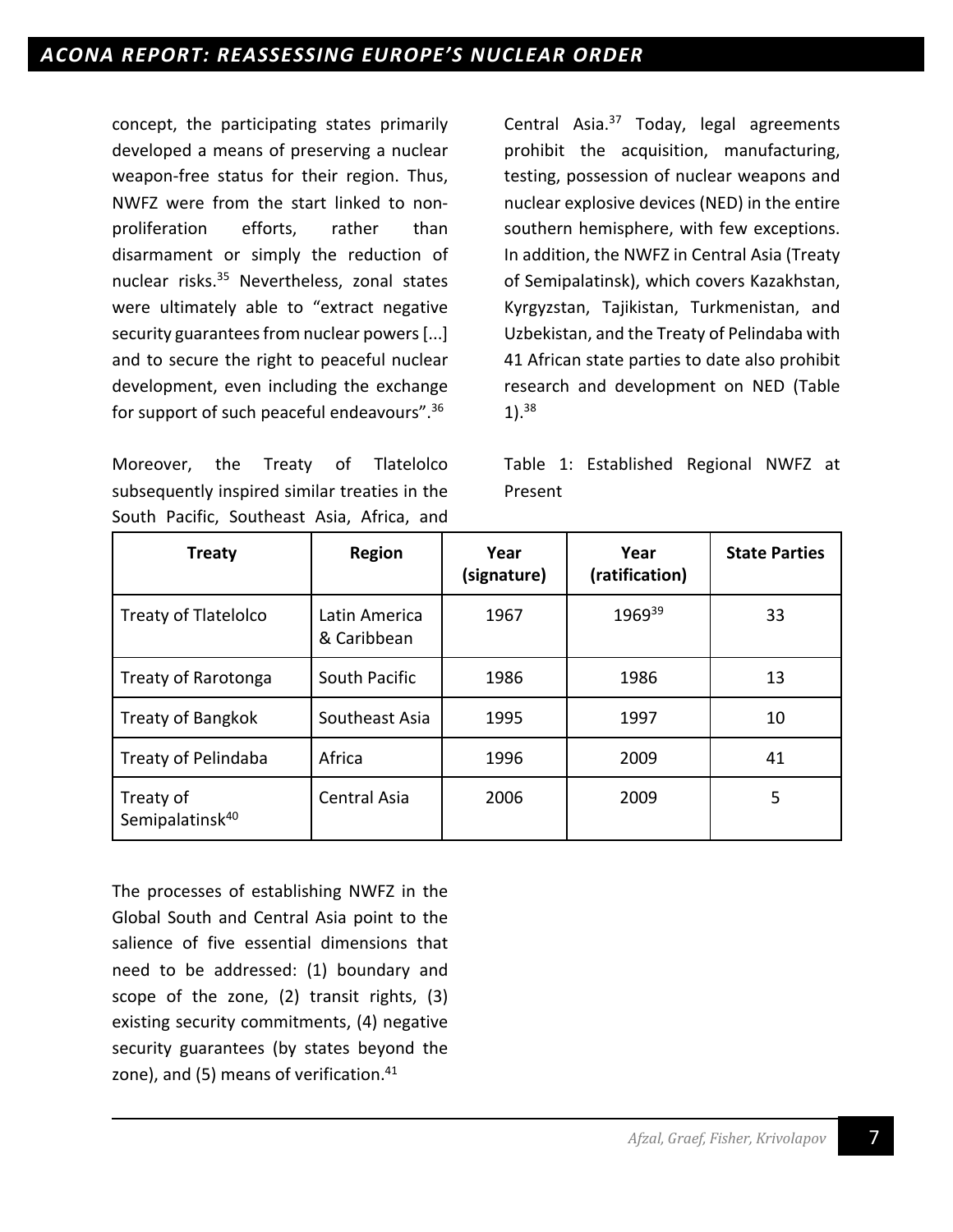## *Boundary and Scope*

The five existing NWFZ not only cover a large geographic area, but also share a commonality in the behavior prohibited within respective regional limits. By design, the scope *inter alia* forbid the use, testing, manufacturing, production and acquisition as well control of, storage and transport of any nuclear weapon or other nuclear explosive devices through the territory of state parties (Table 2). At the same time, the zones also sometimes diverge on some provisions concerning boundary and obligations, which, ultimately, do reflect local geostrategic conditions and the regional balance of power. Similarly, the political arrangements for monitoring and compliance differ for each zone.

# Table 2: Prohibited Behavior of State Parties

| <b>Prohibited Behavior</b>                  | Tlatelolco | Rarotonga | <b>Bangkok</b> | Pelindaba | Semipalatinsk |
|---------------------------------------------|------------|-----------|----------------|-----------|---------------|
| Use/Test                                    | X          | X         | X              | $\sf X$   | X             |
| Manufacturing/<br>Production                | $\sf X$    | X         | Χ              | X         | X             |
| Acquisition                                 | X          | X         | X              | $\sf X$   | X             |
| Control                                     |            | X         | Χ              | $\sf X$   | X             |
| Deployment/Storage/St<br>ationing/Transport | X          | X         | Χ              | X         | X             |
| Encourage prohibited<br>behavior            | X          | $X^{42}$  | Χ              | X         | X             |
| Seek/receive assistance<br>in conducting    |            | X         | Χ              | X         | X             |

to existing NWFZ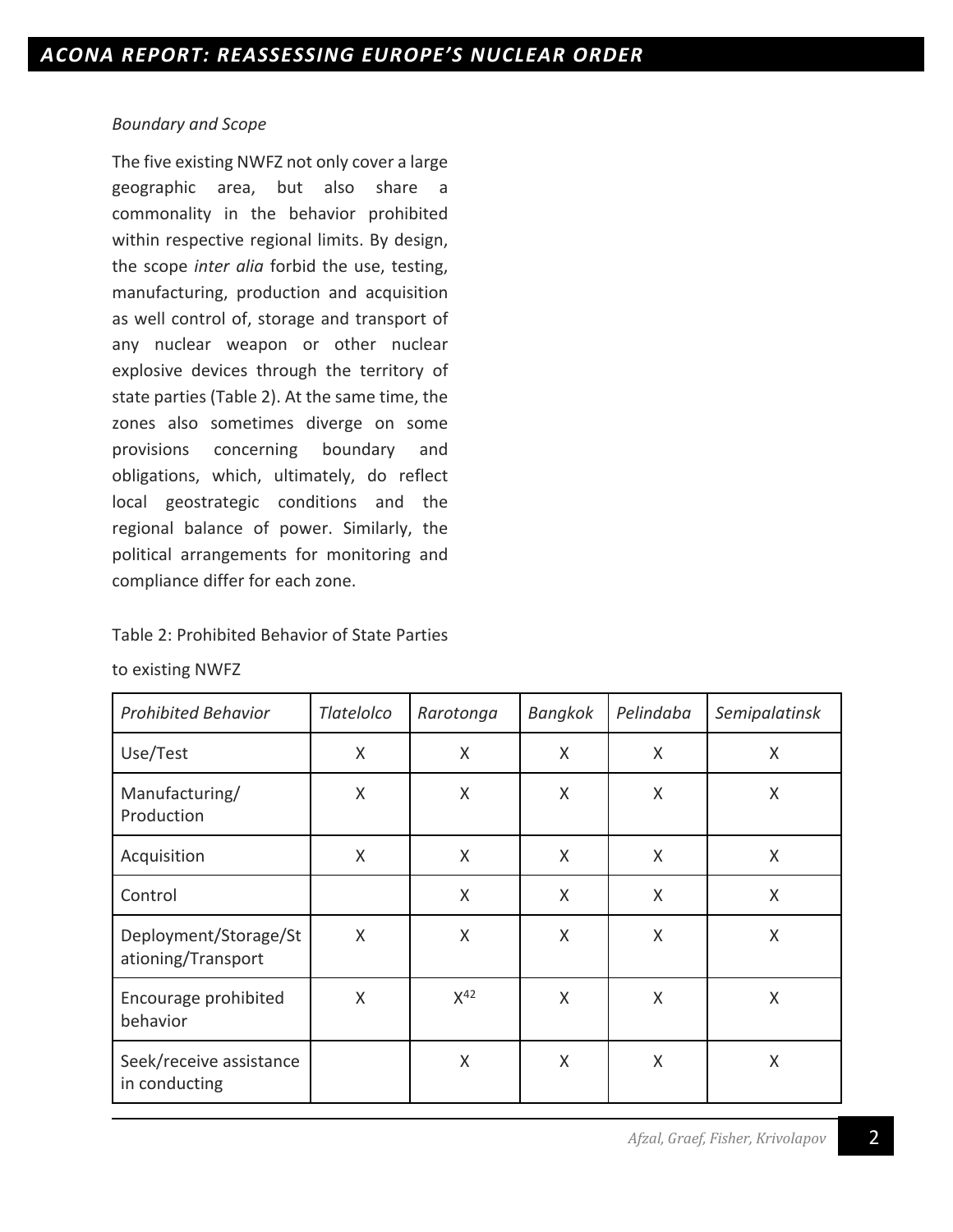# *ACONA REPORT: REASSESSING EUROPE'S NUCLEAR ORDER*

| prohibited behavior       |  |   |  |
|---------------------------|--|---|--|
| Research &<br>Development |  |   |  |
| <b>Waste Disposal</b>     |  | Х |  |

First, the geographical scope of all five zones include respective sovereign land territory, internal water, territorial sea, and archipelagic waters as well as all airspace above them. Yet, the Treaty of Bangkok also extends to the exclusive economic zone (EEZ) as prescribed by the UN Convention on the Law of the Sea (UNCLOS); that is, the 200 nautical miles from the coastal baseline of State Parties, and their continental shelf. This provision stalled support by the P5 for the zone, none of which has yet signed the respective protocol providing negative security guarantees. $43$  In this vein, China objects to the scope, because it includes parts of the South China Sea that remain subject to territorial disputes. Meanwhile, the United States has argued that the provision effectively bans transit of nucleararmed surface ships and submarines within an area of strategic significance.<sup>44</sup> This reservation also relates to another unique provision of the protocol that not only prohibits NWS to use or threaten to use nuclear weapons against any State Party, but also "within the Southeast Asia Nuclear Weapon-Free Zone", which could formally ban the launch of (nuclear) missiles from the zone against targets outside of it. In turn, to France and the United Kingdom, the inclusion of the EEZ and the continental shelf

contradicts UNCLOS, which only allows littoral states to explore natural resources in the area but does not provide for political control.45

Second, in addition to the list of prohibited behavior mentioned above, the Treaty of Pelindaba and the Treaty of Semipalatinsk diverge from other zones by not allowing for research and development on nuclear weapons or NED. This provision goes beyond NNWS obligations under the NPT, "whose prohibition only applies to the activity of manufacturing."46 In the former case, the group of experts responsible for the text that would establish the African NWFZ intentionally outlined the inclusion of "research," which dates back to the initial Harare draft produced in October 1993.<sup>47</sup> The desire for a fully comprehensive prohibition of activities, possibly goes back to experiences with the South African nuclear weapons program. Similarly, the inclusion of research in the list of prohibited actions in the Central Asian NWFZ might have been motivated by the experience of nuclear weapons testing in Kazakhstan.

Third, as the first regional NWFZ, the Treaty of Tlatelolco (still) permits peaceful nuclear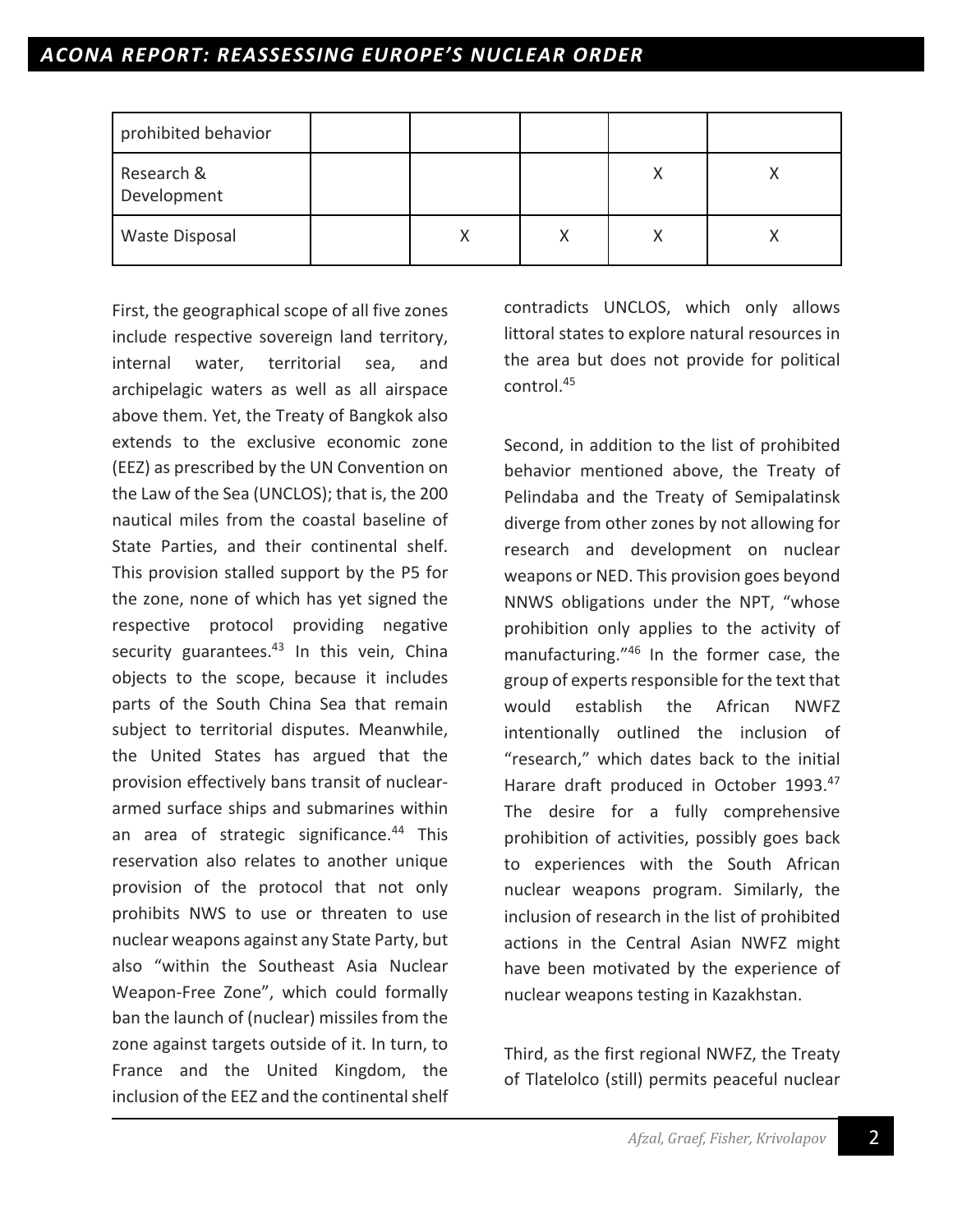explosives (PNE) under Article 18 and does not specifically regulate the disposal of radioactive waste. The former had been controversial from the beginning with several state parties, particular Mexico as the leading nation during the negotiations, arguing that it would contradict the definition of nuclear weapons in Art. 5 and thus be prohibited. Such reservations rested on the idea that to differentiate peaceful from non-peaceful explosions would be empirically impossible.<sup>48</sup> For the same reason, both the United States and the Soviet Union upon ratifying Protocol II to the Treaty specifically added interpretive statements to the effect that the development and explosion of any nuclear device would count as a violation.49 The relevance of this point became most apparent within the context of the South African nuclear weapons program, which the government initiated in 1970 with the officially stated goal to produce a PNE for mining applications.<sup>50</sup> The Indian nuclear explosion in 1974, which was presented as "peaceful," reinforced the norm to exclude PNE in subsequent NWFZ treaties, as well as in the **NPT Context**<sup>51</sup>

# *Transit Rights*

As touched upon in the previous section, maritime and airspace transit rights for third parties are among the most contentious issues for NWFZ frameworks. For all existing zones, with the exception of the Treaty of Tlatelolco, decisions on transit rights are explicitly left to the discretion of State

parties. Moreover, these decisions also cover the visit of ports by foreign vessels (which could possibly be equipped with nuclear weapons), inclusive of travel through territorial waters and airspace. By contrast, within the Treaty of Tlatelolco, the issue of transit is not directly addressed. From 1965 to 1967, the Treaty's preparatory Commission, however, considered alternative versions of article 1 that would have prohibited the parties from permitting transport of nuclear weapons in their territories.<sup>52</sup>

The United States, which actively participated in the consultation process, clarified its intentions already in 1966, however, by informing the Preparatory Commission that the treaty should impose "no prohibition that would restrict the freedom of transit within the Western hemisphere."<sup>53</sup> Ultimately, the Preparatory Commission chose to address the issue with an explanatory note in its Final Act by suggesting that transit and transport "must be understood to be governed by the principles and rules of international law". It thereby delegated the decision to the sovereign right of State parties.<sup>54</sup>

The NWS have explicitly relied on this statement to legitimize their policies. Upon signing Protocol II to the Treaty in 1971, the United States, for example, declared that doing so would neither affect the exclusive power of a State to grant or deny transit and transport privileges, nor affect the exercise of the freedom of the seas, or, regarding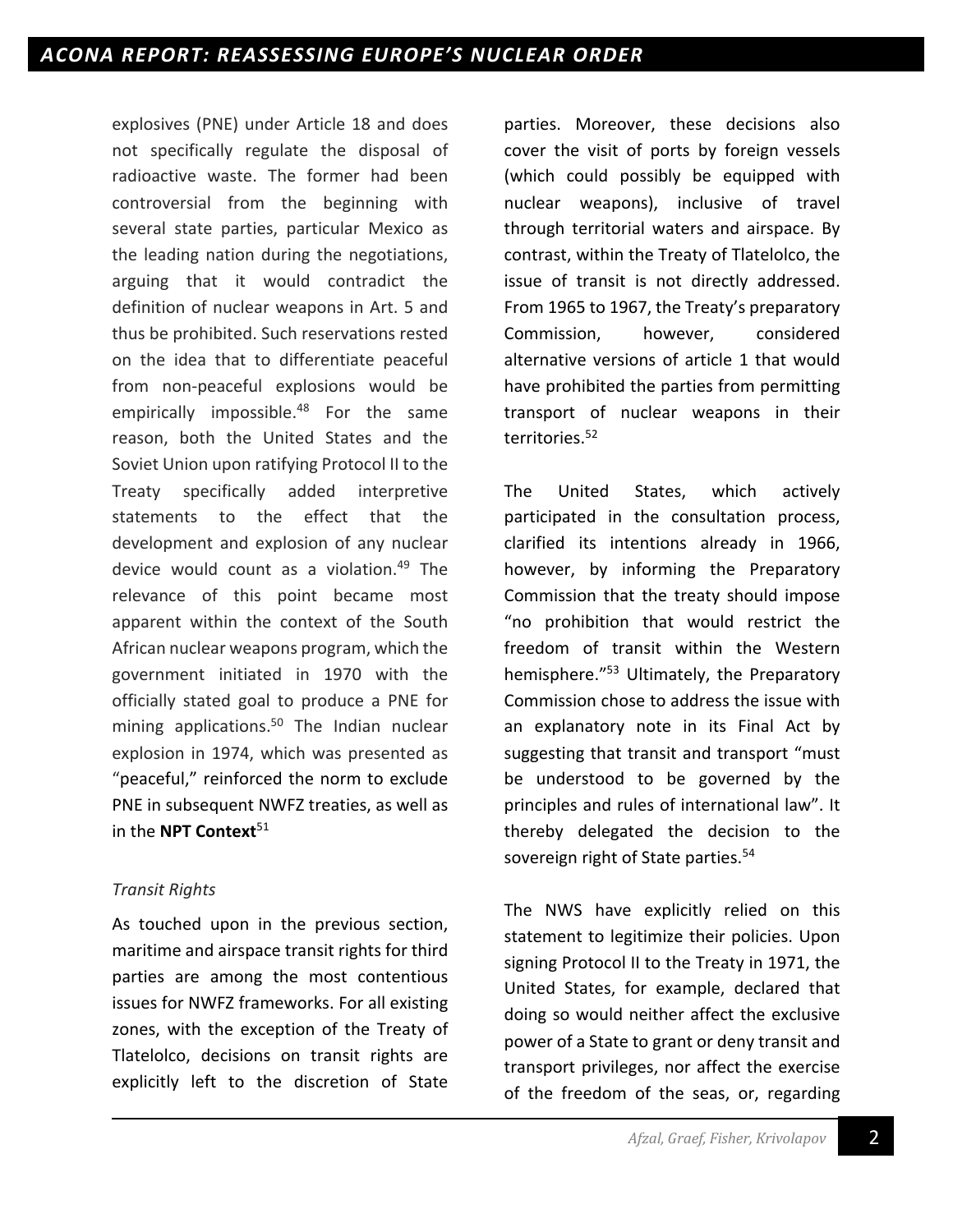passage through or over waters.<sup>55</sup> Similarly, France (1974) officially 'took note' of the interpretation in the Final Act by emphasizing the right of treaty members to grant free transit by third parties. <sup>56</sup> By contrast, the Soviet Union, when signing the same protocol in 1978, noted that permission of transit was subject to sovereign decision-making and recognized that such authorization would be "contrary to the objectives of the Treaty."57 The People's Republic of China (1974) even pledged not to "send her means of transportation and delivery carrying nuclear weapons to cross the territory, territorial sea or air space of Latin American countries."<sup>58</sup> Both statements lack explicit ability for action, however, since such promises are neither enforceable, nor verifiable (without applying highly intrusive measures) and arguably reflect the different level of security interests of both states in the Western hemisphere.59

In fact, where strategic interests are prevalent, the issue of transit rights takes on significant importance. The Treaty of Rarotonga and the position of New Zealand illustrate existing political sensitivities. In this case the refusal of the Labour government to allow port access to the American warship USS Buchanan in February 1985 (on the grounds that it might be carrying nuclear-capable weapons) prompted the United States to suspend cooperation, including intelligence sharing, with New Zealand under ANZUS (Australia, New Zealand, United States Security Treaty 1951) in 1987.<sup>60</sup> New Zealand nevertheless continued on its path towards full nuclearfree status and in June 1987 enacted legislation to this end.<sup>61</sup>

### *Existing Security Commitments*

In light of this episode, there is little doubt that states assume existing treaties and security norms take precedence when negotiating NWFZ. New agreements shall not supersede existing ones or allow parties to renege from current commitments, particularly within formal, established security and defence alliances. The 1975 UN study on NWFZ noted, for example, that "treaties establishing nuclear-weapon-freezones should be consistent with other treaty obligations of the zonal States."62 At the same time, the authors clarified that once obligations within a NWFZ had been established, no other agreements could justify exceptions.<sup>63</sup>

In this context, the Treaty of Semipalatinsk provides an interesting case for the compatibility of NWFZ with existing security alliances, as three of its state parties (Kazakhstan, Kyrgyzstan, and Tajikistan) are members of the CSTO. As mentioned above, Russian doctrines formally extend nuclear deterrence to allies, interpreted to be inclusive of CSTO partners. Moreover, Article 4 of the CST from May 1992 entails a collective defence clause similar to Article 5 of the North Atlantic Treaty (as previously mentioned): any aggression against one member state will be considered as an aggression to all treaty members, which are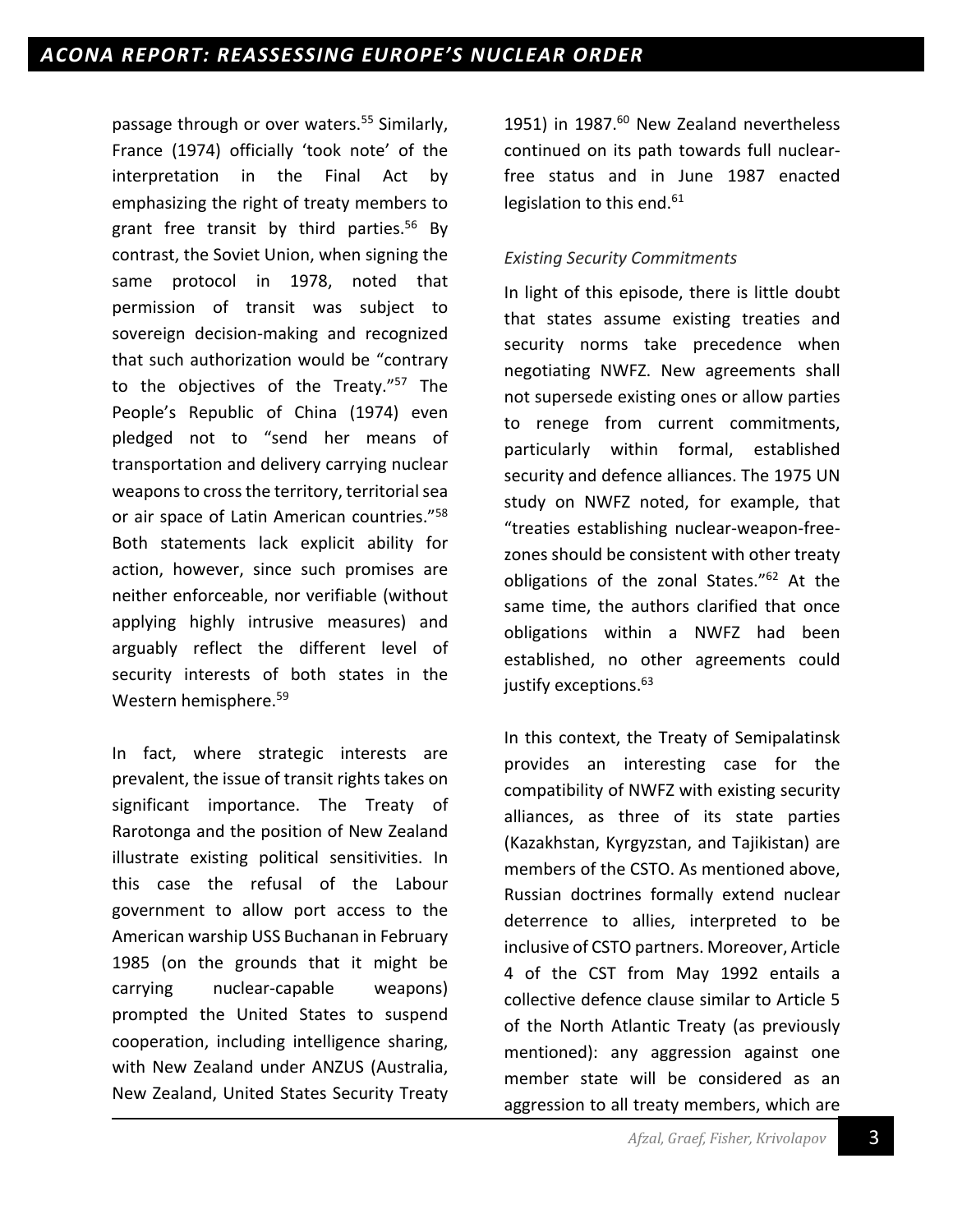entitled to provide "support [...] by all means available in exercise of the right of collective defence under Article 51 of the Charter of the United Nations."64

Interestingly, Article 12 of the NWFZ in Central Asia holds that the treaty will not affect the[se] rights and obligations that its members might have assumed under prior accords.65 While CSTO membership as such appears to be unproblematic as long as no nuclear weapons are stationed on the territory of NWFZ members, France and the UK upon signing the additional protocol to the NWFZ in May 2014 hedged against potential misunderstandings by emphasizing that Article 12 would prohibit all actions described in Article 3 and 5 of the Treaty.<sup>66</sup> Likewise, the State Department proposed that the United States, whose ratification of the protocol is still pending, should include a similar statement.<sup>67</sup>

Australia's membership in the Treaty of Rarotonga provides another example of the compatibility of NWFZ with existing alliance membership. The NWFZ negotiations from 1983 to 1985 were "crafted in such a way as to harmonise its obligations with existing ANZUS practice,"68 owing much to Australia's willingness to preserve its security relationship with the United States and to "pre-empt more comprehensive regional denuclearization."69 Similar to the CST and NATO, the ANZUS Treaty views any attack in the Pacific, including those on metropolitan areas or islands of any of the signatories, as a "common danger" but falls

short of prescribing concrete recipes for action.<sup>70</sup> As such, the Treaty is largely declaratory and symbolic, as it does not guarantee automatic military support and does not directly address nuclear power or (nuclear) deterrence. $71$  Nevertheless, the bilateral security relationship between Australia and the United States certainly encompasses nuclear issues short of use and deployment of weapons, but including the hosting of Command, Control and Communications Intelligence bases, the acceptance of nuclear ship visits, and other relevant activities (including a deal on nuclear powered submarines in 2021).<sup>72</sup> Hence, both examples demonstrate that NWFZ do not necessarily contradict alliance membership, and even allow for nuclear linkages, that enable the practice of extended deterrence.

### *Negative Security Guarantees*

The relationship between NWS and zonal members extends beyond such nuclear linkages, however. All existing NWFZ contain additional protocols with relevance for external states and, in particular, NWS. These provisions include primarily two kinds of negative security assurances: the extension of the NFWZ to overseas territories within the zone and the obligation to refrain from the threat and use of nuclear weapons against state parties to the Treaties. Three NWFZ (Tlatelolco, Rarotonga, Pelindaba) include protocols that extend their basic provisions to territories "for which, de jure or de facto" external states are "internationally responsible and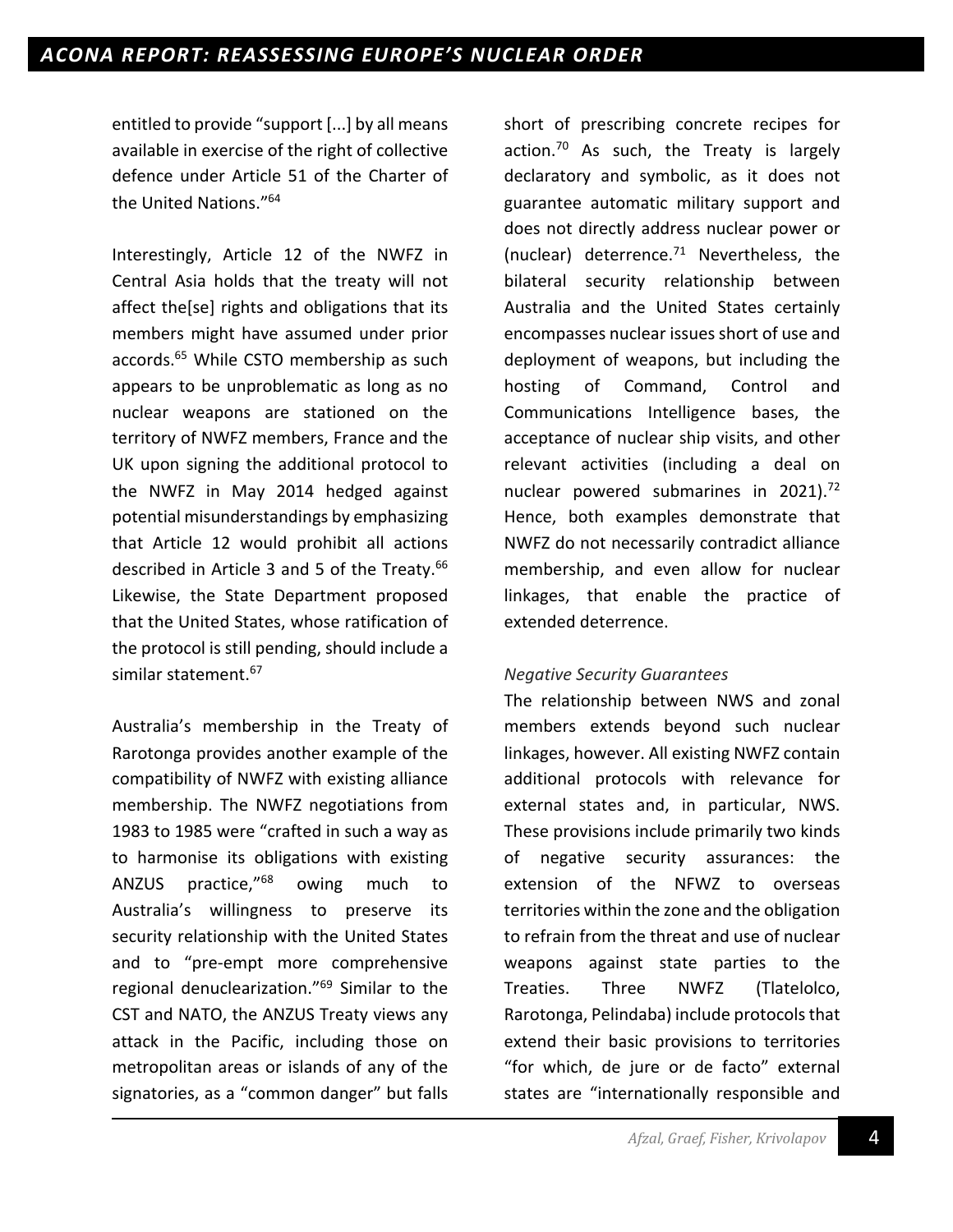which lie within the limits of the geographical zone." These primarily cover overseas territories of France and the United Kingdom, but also the United States, the Netherlands, and Spain. To date, only the respective protocol (Protocol I) of the Treaty of Tlatelolco has been ratified by all relevant states, including France, the Netherlands, the United Kingdom, and the United States.

In the case of both France and the United States, the process of finding agreement and ensuring ratification of Protocol I to the Treaty of Tlatelolco was a lengthy ordeal over the course of several years. Initially, the United States objected to the incorporation of Guantanamo (Cuba), Puerto Rico, the U.S. Virgin Islands, and the Panama Canal in the zone.<sup>73</sup> After long and complex negotiations, it was the personal support of President Carter that tipped the balance by signing Protocol I in May 1977, declaring that the United States "will not deploy nuclear weapons in the Caribbean or in the Central or Southern American Continents".<sup>74</sup> Four years later, the U.S. Senate ratified the decision. Likewise, the French position changed only in March 1979 after President Valery Giscard d'Estaing indicated the intentions of the government to do so in a speech to the 10th UN Special Session of the UN General Assembly on Disarmament in May 1978.<sup>75</sup> Nevertheless, it took another twelve years before France finally ratified the Protocol in August 1992 by virtue of which the overseas departments of French Guiana, Martinique and Guadeloupe became nuclear-free zones. Thus, both

France and the United States, but also the United Kingdom, have in practice accepted the existence of varying NWFZ commitments for parts of sovereign territory, which creates possible precedent for similar arrangements elsewhere.<sup>76</sup>

This broad consent, however, does not come without requirements or conditions. In fact, all four states mentioned above have attached either explanatory notes, statements or declarations of reservation to their signature or depository action. For example, upon ratification in France, it was officially declared that doing so shall not "impair the full exercise of the right of selfdefence as provided for in Article 51 of the Charter of the United Nations," nor shall it "oppose the transit through the Territories of the French Republic situated within the zone covered by the Treaty." $77$  The latter reservation goes further than the transit right clause in the Treaty, as it explicitly excludes the application of Article 1 (basic provisions) and Article 13 (IAEA Safeguards). Hence, in times of war the defence of French territory in the zone, including with nuclear weapons, remains possible while the movement of weapons in and out the zone, though not the deployment, is explicitly allowed. By the same token, existing assurances within the respective protocols to NWFZ "not to use or threaten to use nuclear weapons against" any State Party and those overseas territories for which extra-territorial states have become responsible, $78$  are only valid in peacetime. Given the focus of NWFZ on nuclear non-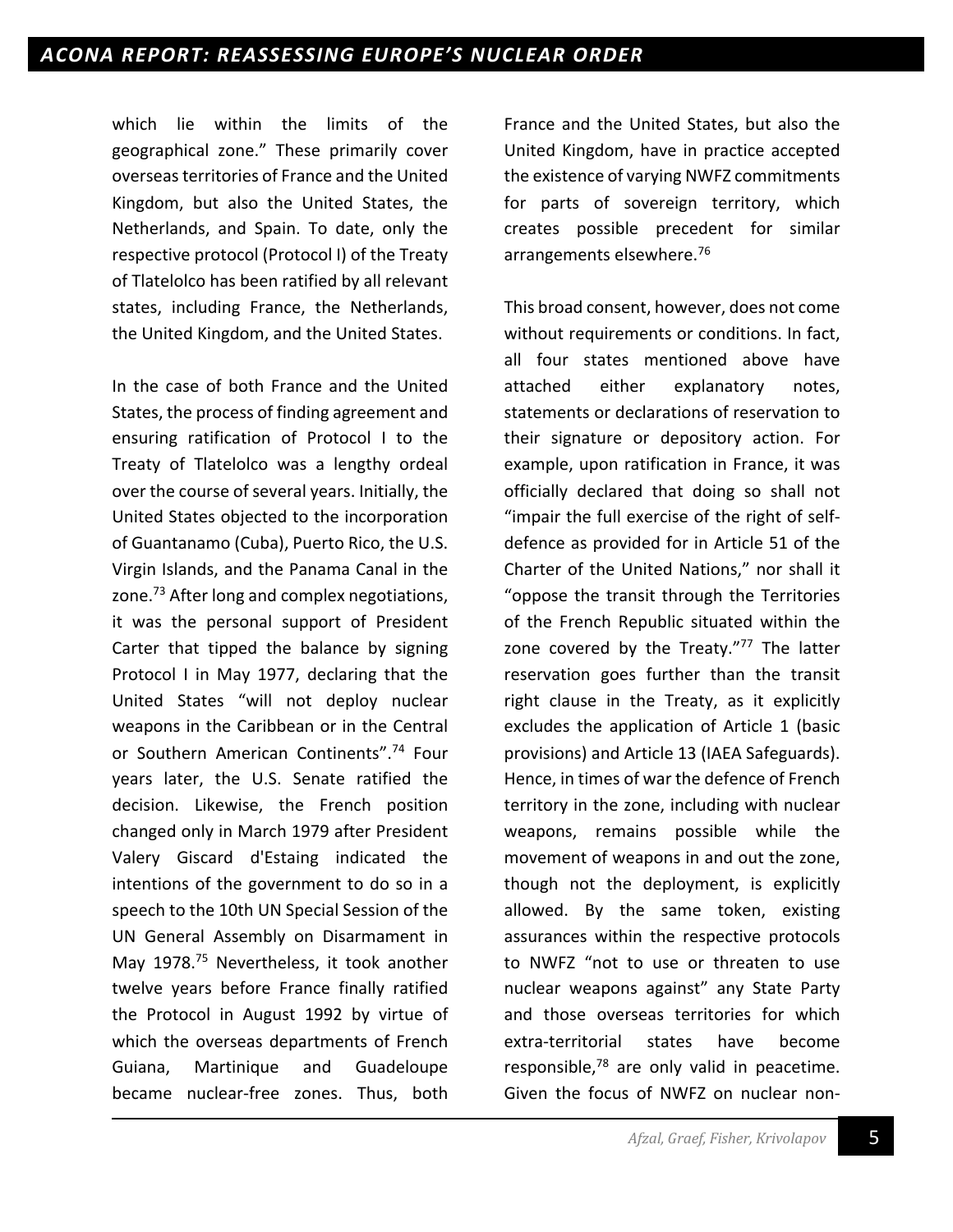proliferation, questions of (military) capabilities and their control and/or verification are not addressed.

# *Verification Mechanisms under International Oversight*

To date, verification of NWFZ agreements relies principally on the adoption of IAEA safeguards measures to conclude peaceful purposes of nuclear materials, facilities or applications, and to encourage or require adoption of a Comprehensive Safeguards Agreement; only in the case of the Treaty of Semipalatinsk (NWFZ in Central Asia) is there an additional requirement to adopt the IAEA's Additional Protocol, allowing for broader access on the ground within a certain territory and more information of a state's nuclear fuel cycle and materials, to include pursuits of energy, research and other related development activities. While international organisations currently monitor the status of safeguards compliance and potential for divergence of peaceful activities or global nuclear weapons tests, no entity or monitoring body has been officially appointed to enforce or verify treaty compliance within these zones.

In fact, the IAEA does not serve as an internationally appointed "nuclear watchdog" as per its mandate, although this role is sometimes informally assigned to it. Instead, the IAEA serves as an administrator of international nuclear safeguards of peaceful activities as enabled under the NPT. As Tamara Patton et al. put it, the

organisation's efforts are "limited in scope" when non-military applications are concerned, while "covering either nascent or renounced programs," which highlights the IAEA's sole role in only confirming peaceful purposes of nuclear energy and applications.<sup>79</sup> Confirming absence of capabilities for nuclear weapon development is a product of its mandate, though it is not explicitly within the driving factors or scope of its mechanisms. The latter encompass the application of international nuclear safeguards, which states parties are subject to, and depend on the agreements concluded bilaterally between states parties and the IAEA.

This distinction is crucial when talking about the conceptual difference between existing NWFZ and the potential for such zone scope in Europe: The IAEA serves the international community by verifying compliance of peaceful purposes of nuclear activities and therefore could be seen as supporting nonproliferation ideals. However, it has neither the capabilities, nor the mandate to address military, arms control or disarmament uses. Although the IAEA and the Comprehensive Nuclear-Test-Ban Treaty Organization (CTBTO) can provide important lessons learned on non-proliferation topics through limited inspections, site-specific exercises, facilitation of information exchange and sharing of good practices, each has its own clearly defined mandates that do not encompass the verification needs for NWFZ, nor is there a focus on disarmament. In this context, verification procedures would need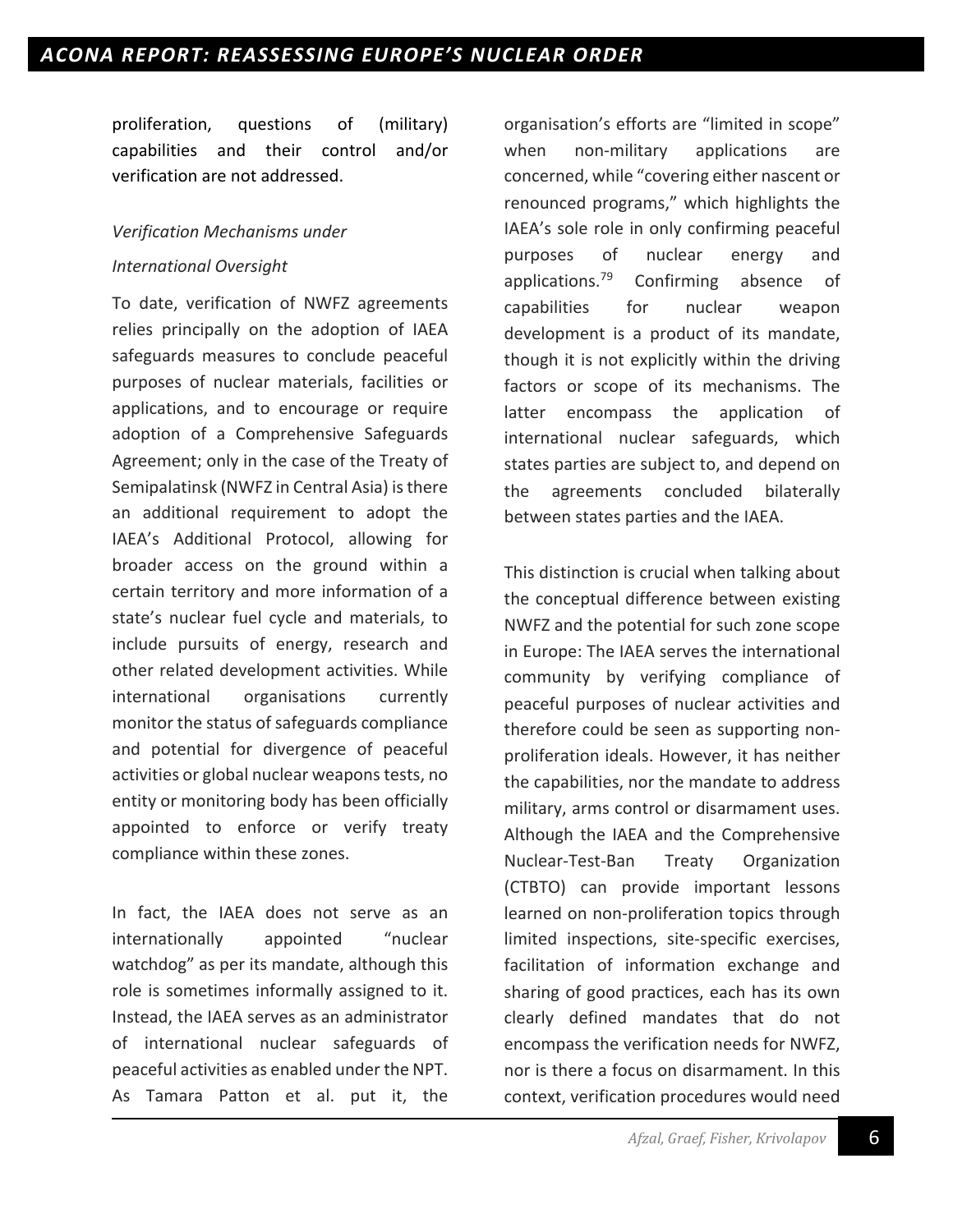to be oriented at ensuring the total absence of nuclear weapons.

## **NWFZ Proposals for Europe: Enduring Challenges**

International debates both within the framework of the UN Conference on Disarmament (Committee on Disarmament) and during NWFZ negotiations have frequently pointed to the fact that the conditions for the establishment of NWFZ are inherently disparate, differing in conditions from continent to continent or even from state to state. Hence, despite shared principles, it is not possible to devise a single formula or to lay down general principles, which could cover all cases. Divergent security interests between NATO and Russia, but also a patchwork of nuclear statuses among European states further complicate the regional situation in Europe. Indeed, the conceptual shift from proliferation to disarmament sets Europe apart from both existing NWFZ discussed above and previous proposals for the establishment of NWFZ in Europe from the 1950s to the mid-1990s.

# *Historical Zone Concepts*

Since the mid-1950s, many states have presented numerous proposals for the establishment of NWFZ in Europe, all of which predominantly focused on either symbolic, political gains, the prevention of nuclear proliferation on the continent or the pursuit of concrete national security

interests as part of alliance politics. Apart from general calls for action, most concepts covered either central Europe or the Nordic region, including the Arctic (Table 3). Within the context of the Cold War, these areas, however, were simultaneously of particular relevance to the security interests of both politico-military blocs and, hence, were widely seen as inapplicable for the establishment of zones.

For example, in October 1963 during the UN discussion on the Latin American initiative to establish a regional NWFZ, U.S. Ambassador Stolle remarked that "some of the proposals [...] would alter the balance of power in a way which would be detrimental to world peace" pointing "specifically to proposals calling for nuclear-free zones in Europe and also in Asia and the Pacific."80 In other words, whereas in the Treaty of Tlatelolco and elsewhere the main problem had been to prevent member states from acquiring nuclear weapons, European NWFZ would have primarily constrained and influenced the activities of nuclear weapon states. $81$ 

Given these sentiments and the structural limitations of the Cold War, two sets of states sought to establish NWFZ in Europe: First, domestic peace movements and general support of détente motivated nonaligned (neutral) states, particularly Sweden and Finland. In addition, for these states the establishment of a Nordic NWFZ could have contributed or enhanced perception of their 'neutral' status and thus serve national security interests. At the time, this idea was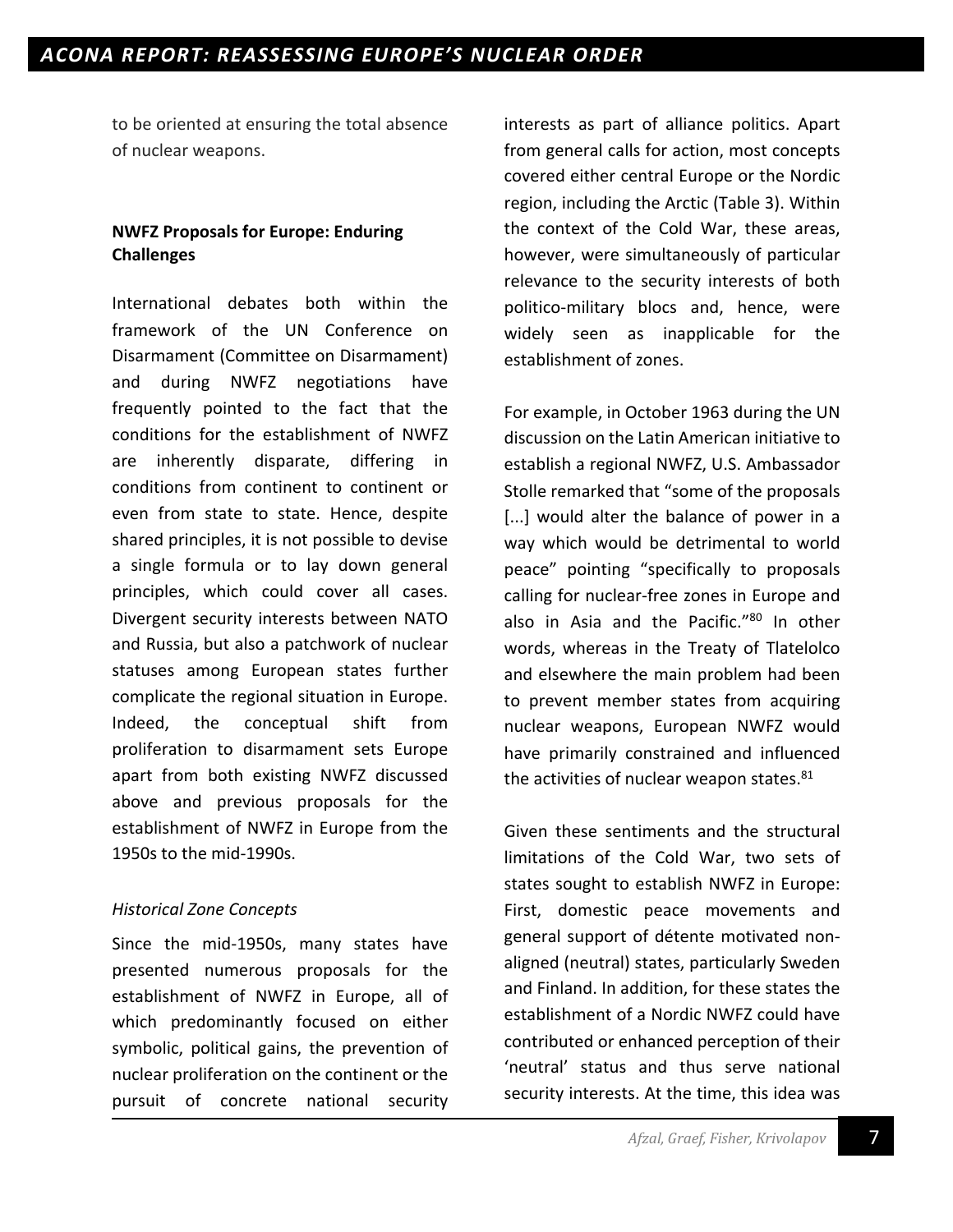considered despite ongoing concerns about Soviet nuclear weapons deployed on the Kola peninsula, which remains a critical point and highly sensitive to relevant parties. Second, the Soviet Union until the mid-1960s aimed at ensuring the denuclearized status of Germany (and possibly Central Europe and the Balkans) in order to lock-in military advantages due to superiority in conventional weapon. Some formal Soviet allies within the WTO (Romania, Poland) also sought to use the NWFZ concept in order prevent the stationing of Soviet nuclear weapons on their territory and to curb the then accelerating arms race.

Table 3: Selected official NWFZ proposals for/by Europe 1957-1996

| Nr             | Year      | <b>State</b>    | <b>Territorial Scope</b> | Aims/Content                                                                                                                                                                             |
|----------------|-----------|-----------------|--------------------------|------------------------------------------------------------------------------------------------------------------------------------------------------------------------------------------|
| $\mathbf{1}$   | 1957-1964 | Poland          | <b>Central Europe</b>    | non-proliferation,<br>preventing<br>nuclearization<br>of<br>Germany;<br>freezing of nuclear arsenals in<br><b>Central Europe</b>                                                         |
| $\overline{2}$ | 1957      | Soviet<br>Union | <b>Central Europe</b>    | No use of nuclear weapons,<br>of<br>cessation<br>testing,<br>no<br>stationing of nuclear weapons in<br>Germany                                                                           |
| 3              | 1957,1959 | Romania         | <b>Balkan</b>            | peace zone free of foreign<br>military bases <sup>82</sup>                                                                                                                               |
| $\overline{4}$ | 1959      | Soviet<br>Union | Balkan-Adriatic region   | banning nuclear weapons and<br>rockets, preventing deployment<br>of U.S. missile installations in<br>Greece <sup>83</sup>                                                                |
| 5              | 1958-1961 | Ireland         | Regional and global      | banning<br>manufacturing,<br>purchase<br>and<br>possession of<br>nuclear weapons by NNWS;<br>Non-proliferation<br>of nuclear<br>weapons and technology by<br>NWS; prohibition of testing |
| 6              | 1961      | Sweden          | Global                   | banning production, acquisition,<br>hosting and testing of nuclear<br>weapons by NNWS                                                                                                    |
| $\overline{7}$ | 1963      | Finland         | Northern Europe          | production,<br>banning<br>the<br>transfer of<br>deployment and<br>nuclear weapons                                                                                                        |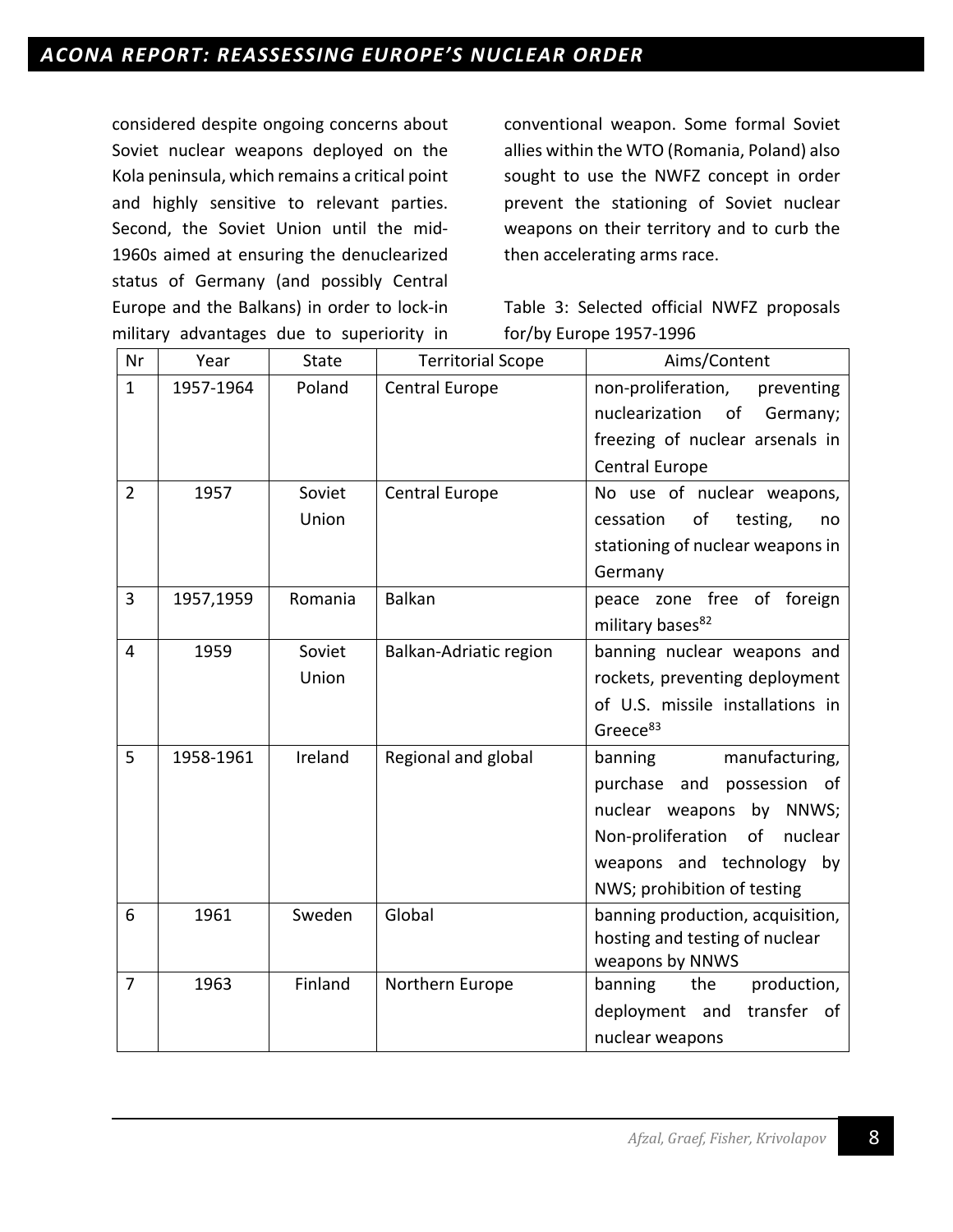# *ACONA REPORT: REASSESSING EUROPE'S NUCLEAR ORDER*

| 8  | 1963/1969 | Soviet         | Mediterranean<br>region,   | non-deployment<br>of<br>nuclear           |
|----|-----------|----------------|----------------------------|-------------------------------------------|
|    |           | Union          | including North<br>Africa, | weapons, a ban on transfer and            |
|    |           |                | <b>Balkan</b>              | negative security guarantees of           |
|    |           |                |                            | the NWS                                   |
| 9  | 1970-1974 | Romania        | <b>Balkan</b>              | nuclear weapons free zone of              |
|    |           |                |                            | peace, regional cooperation <sup>84</sup> |
| 10 | 1982      | <b>UN</b>      | <b>Central Europe</b>      | battlefield-nuclear<br>weapons-           |
|    |           |                |                            | free zone along the NATO-WTO              |
|    |           |                |                            | contact zone                              |
| 11 | 1987      | Soviet         | Arctic                     | international zone of peace,              |
|    |           | Union          |                            | limiting naval activity in adjacent       |
|    |           |                |                            | seas, peaceful cooperation in             |
|    |           |                |                            | exploiting resources, scientific          |
|    |           |                |                            | research etc.                             |
| 12 | 1990      | <b>Belarus</b> | Central<br>Eastern<br>and  | nuclear weapon free belt, no              |
|    |           |                | Europe                     | stationing of nuclear weapons             |
|    |           |                |                            | by NNWS in the region                     |
| 13 | 1995      | <b>Belarus</b> | Central<br>and<br>Eastern  | banning<br>of<br>possession,              |
|    |           |                | Europe                     | development,<br>testing<br>and            |
|    |           |                |                            | stationing of nuclear weapons             |
| 14 | 1996      | Belarus,       | Central<br>and<br>Eastern  | different<br>above,<br>three<br>see       |
|    |           | Ukraine        | Europe                     | membership categories<br>with             |
|    |           |                |                            | different obligations                     |

By contrast, the proposal by the Independent Commission on Disarmament and Security Issues (also referred to as the Palme Commission) under the chairmanship of Swedish Prime Minister Olof Palme went further. In 1982, it recommended the establishment of a battlefield-nuclearweapon-free zone in Central Europe (that is the inner German border and then Czechoslovakia), which would be ultimately extended to cover the contact zone between NATO and the WTO from the north to the south. In this context, the proposal differed

considerably from both the Treaty of Tlatelolco and most previous proposals or ideas for NWFZ in Europe. Rather than nuclear non-proliferation, it aimed at explicit disarmament measures by reducing the numerous forward positioned nuclear weapons at the time, which included shortrange rockets, mines, and artillery with ranges of up to 150 kilometres on each side. Thus, the Palme commission envisioned the battlefield-nuclear weapons-free zone primarily as an "important confidencebuilding measure that would raise the nuclear threshold and reduce some of the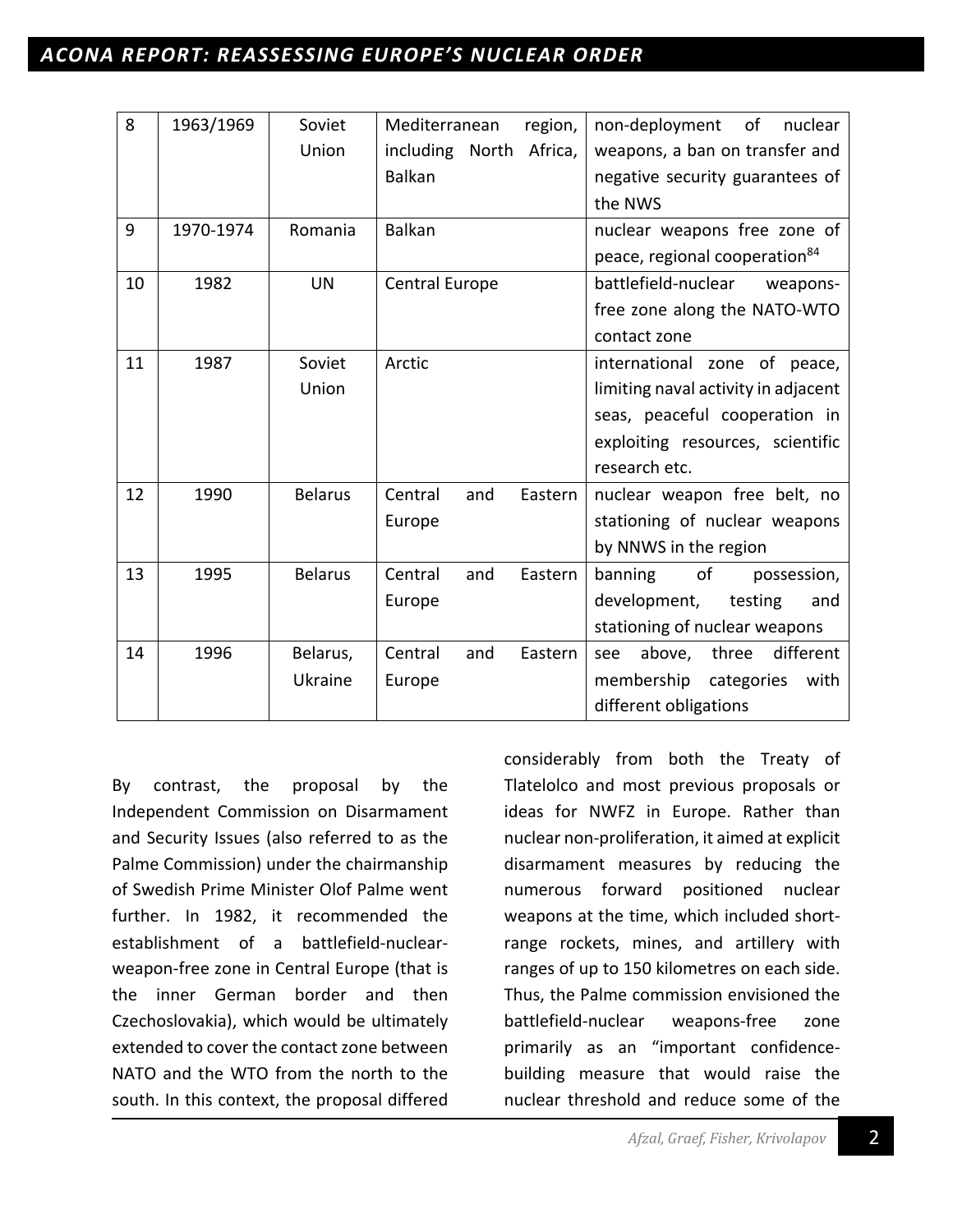pressures for early use of nuclear weapons."85 In this sense, the proposal acknowledged the "illusion of limited nuclear war" and the escalatory dangers associated with such doctrine.

Despite its political significance, the military value of the proposal remained contested even among members of the Commission. The Soviet representative, Georgy Arbatov, for example, "expressed doubts about [its] arms control value," suggesting that "nuclear munitions could be quickly reintroduced into the area." Instead, he proposed "radical reductions up to a complete ban of all medium and tactical nuclear weapons" in Europe.<sup>86</sup> At the time, such more advanced ideas would have to, as even Palme himself acknowledged with regard to the implementation of the zone idea, "materialize in parallel with, but not necessarily after, an all-European arrangement."87 To some extent, as discussed earlier, this transpired after 1988. First, with the ratification and later implementation of the INF Treaty, and second, due to the end of the Cold War and the mutual U.S.-Soviet/Russian commitments under the PNIs.

Subsequent NWFZ proposals after the Cold War by Belarus<sup>88</sup> in the 1990s (1990, 1995, 1996), which were at times supported by Ukraine,<sup>89</sup> sought to lock-in these gains, yet once again clashed with strategic interests. This iteration came to head in Central and Eastern Europe where states were striving for NATO membership, achieving and

ensuring national security while pursuing a Trans-Atlantic political identity. At the NPT Preparatory Committee (PrepCom) in 1998, for example, Poland stated on behalf of nine states in the region (Bulgaria, Croatia, the Czech Republic, Hungary, Poland, Romania, Slovakia, Macedonia, and Slovenia) that it opposed the NWFZ idea. In the view of states in Central and Eastern Europe NWFZ were "incompatible with our sovereign resolve to contribute to, and benefit from the new European security architecture [...] including the North Atlantic Treaty Organisation and the European Union."<sup>90</sup>

#### *Nuclear Patchwork*

In light of the above, the nuclear order today in Europe arrives in the form of a patchwork with different security zones based on various nuclear and nonnuclear commitments. These include both political and legal provisions not to host nuclear weapons, which contrast with both nuclear sharing arrangements and the possession of nuclear weapons under the NPT in case of France, Russia, the United Kingdom, and the United States. The Treaty on the Final Settlement with Respect to Germany (Two Plus Four Treaty) from September 1990, for example, prohibits the stationing of nuclear carriers (and nuclear weapons) on the former GDR territory, which applies to both German and foreign armed forces.

Yet, it allows the deployment of dual capable conventional weapons systems as long as they are only equipped for conventional roles and designated as such (Article 5  $(3)$ ).<sup>91</sup>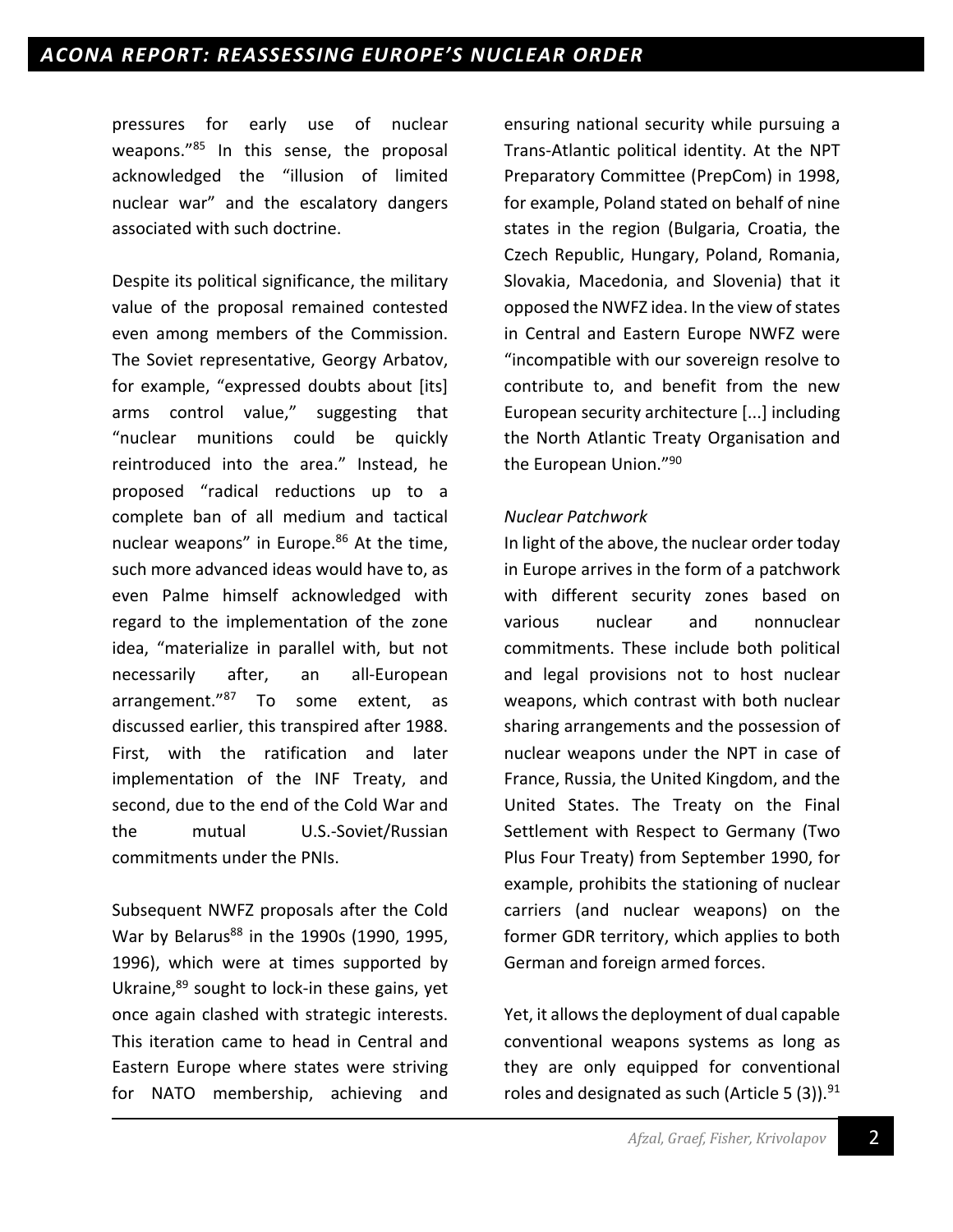Furthermore, within the context of the NATO-Russia Founding Act, NATO members in May 1997 declared to "have no intention, no plan and no reason to deploy nuclear weapons on the territory of new members, nor any need to change any aspect of NATO's nuclear posture or nuclear policy and do not foresee any future need to do so."92 Although this commitment is merely political in nature and thus open to change, it effectively sets up a non-nuclear weapons zone (at least in peacetime) as the current *status quo* in most of Central and Eastern Europe.

In addition, several European states unilaterally deny the stationing of nuclear warheads on their sovereign territory (and, where applicable, passage of nuclear-laden vessels through ports) in peacetime, including Denmark, Norway, and Spain, while Iceland and Lithuania prohibit deployment at any time. $93$  The previsions come with several caveats, however. In case of Norway and Denmark such these policies are combined with significant conventional defence contributions, including the decision to leave open the issue of wartime deployment and even the tacit acceptance of transit and port visits.

Moreover, since 1951, Iceland has formally delegated the responsibility for territorial defence to the United States (Table 4). In January 2001, Latvia, too, sought to prohibit nuclear-powered and nuclear-laden warships from entering its internal waters, but eventually reversed its decision the same year to ensure it could participate in joint defence measures with NATO.<sup>94</sup> In addition, the neutrality status, enshrined in the national legislation of Austria and Ireland, prohibits any form of nuclear engagement, including the production of energy by nuclear fission. Both these states (plus Malta and the Holy See) also ratified the TPNW.

Table 4: Existing Commitments to Limiting Nuclear Deployment in Europe

| State                 | <b>Type</b> | Commitment                                                                                                                                                      | Document/Source                                                                                                                                  |
|-----------------------|-------------|-----------------------------------------------------------------------------------------------------------------------------------------------------------------|--------------------------------------------------------------------------------------------------------------------------------------------------|
| Austria               | Legal       | No manufacturing, storage,<br>transport, test or use of nuclear<br>devices, including the transport<br>of fissile materials and nuclear<br>energy <sup>95</sup> | Declaration of Neutrality,<br><b>Federal Constitutional Law</b><br>on a nuclear-free Austria, Treaty<br>on the Prohibition of Nuclear<br>Weapons |
| Denmark <sup>96</sup> | Political   | No stationing of nuclear<br>weapons (warheads) in<br>peacetime                                                                                                  | Consistent declaratory policy<br>since 1957                                                                                                      |
| Germany <sup>97</sup> | Legal       | No stationing of nuclear carriers<br>and nuclear warheads on the<br>former GDR territory                                                                        | Treaty on the Final Settlement<br>with Respect to Germany                                                                                        |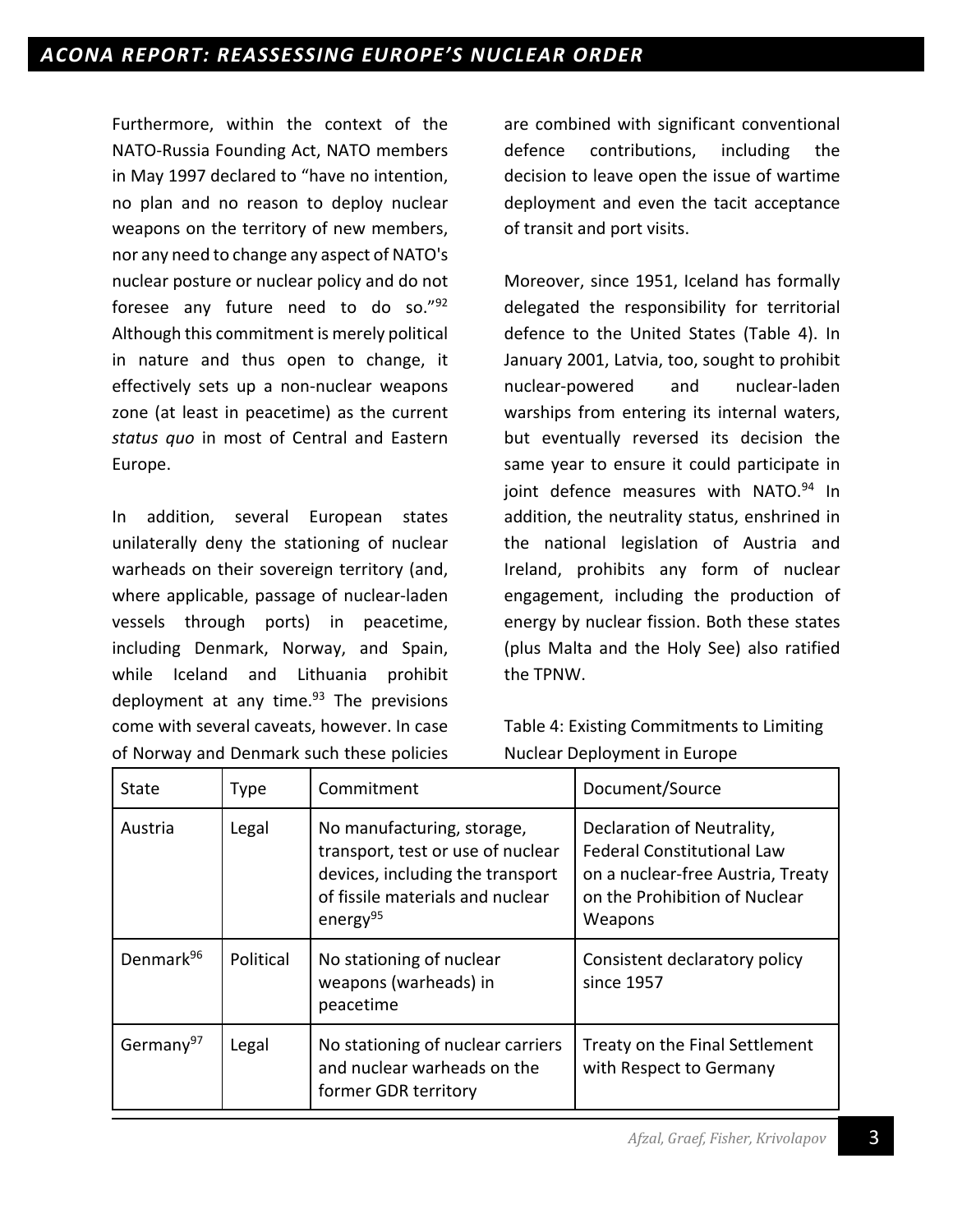# *ACONA REPORT: REASSESSING EUROPE'S NUCLEAR ORDER*

| Ireland               | Political,<br>Legal | see TPNW provisions                                                                                                                                        | Treaty on the Prohibition of<br>Nuclear Weapons, consistent<br>declaratory policy based on<br>neutrality status <sup>98</sup>           |
|-----------------------|---------------------|------------------------------------------------------------------------------------------------------------------------------------------------------------|-----------------------------------------------------------------------------------------------------------------------------------------|
| Iceland <sup>99</sup> | Political           | not specified                                                                                                                                              | Parliamentary resolution on a<br>national security policy for<br>Iceland 2016, Nr. 10100                                                |
| Lithuania             | Legal               | No importation, stationing and<br>production of nuclear weapons;<br>No reprocessing of radioactive<br>matter used for the production<br>of nuclear weapons | Law on Environmental<br>Protection, Art. 21 <sup>101</sup>                                                                              |
| Norway                | Political           | No stationing of nuclear<br>weapons (warheads) in<br>peacetime, no naval visits with<br>nuclear-laden vessels 102                                          | Consistent declaratory policy<br>since 1957 (speech by Prime<br>Minister Gerhardsen) and 1961<br>(Labour Party Congress) <sup>103</sup> |
| Spain <sup>104</sup>  | Political           | No stationing of nuclear<br>weapons (warheads) in<br>peacetime                                                                                             | Treaty of Friendship and<br>Cooperation 1976 (US-Spain),<br>Parliamentary Resolution 1981,<br>Public Referendum 1986                    |
| <b>NATO</b>           | Political           | deployment<br>nuclear<br>No<br>of<br>weapons on the territory of new<br>members (in Central and Eastern<br>Europe)                                         | <b>Founding Act on Mutual</b><br>Relations, Cooperation and<br>Security between NATO and the<br><b>Russian Federation</b>               |

On the other hand, public opinion in France, as the only nuclear weapon state in the EU, is largely in favour of the country's status as a possessor. Moreover, most EU member states are also members of NATO, with disarmament policies mostly based on considerations stemming from their commitments as members of the organisation, including, as mentioned above, nuclear sharing and its support by conventional military means.

# *Verification Strategies and Challenges*

These diverse (non-)nuclear commitments illustrate the variety of existing views about the security benefits of nuclear weapons in Europe, but also emphasize the practical and political challenges of ensuring non-nuclear status that go beyond declaratory policy. More recently, two issues have brought the resulting political conflicts to the fore: the demise of the INF Treaty in August 2019 and the public, normative pressure created by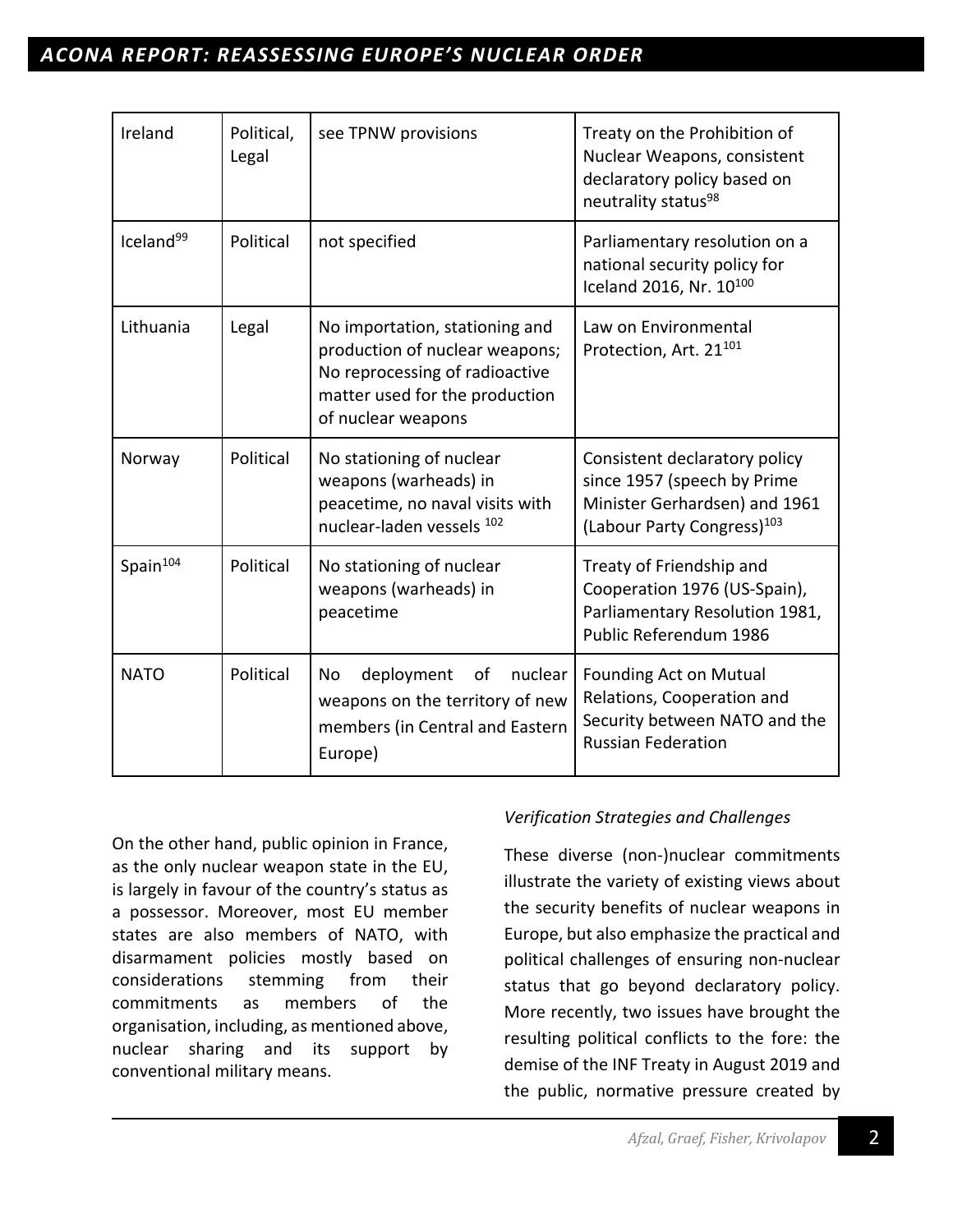the coming into force of the TPNW in January 2021. Apart from necessary political will, which is the *conditio sine qua non* for any NWFZ, both issues point to the value and importance of viable verification measures in addressing existing security concerns.

The question of verification strategies, more than any other issue, depends on the scope of the proposed zone and upon what is being prohibited.105 Existing NWFZ, as mentioned earlier, rely on a series of comprehensive safeguard agreements (CSA) and related agreements with the International Atomic Energy Agency (IAEA), in addition to adopting the Additional Protocol (Treaty of Semipalatinsk). A comparable NWFZ zone within Europe would likely have requirements beyond already existing legal frameworks, particularly, if it includes NWS as members or guarantors. In this context, frameworks, such as the Quad Nuclear Verification Partnership (Norway, Sweden, United Kingdom, and United States) or the International Partnership for Nuclear Disarmament Verification (IPNDV), in addition to past verification experiments of naval assets at ports, could provide useful lessons for addressing verification challenges. Moreover, when establishing a NWFZ among NNWS in Europe some states could use novel societal verification efforts to contribute to full compliance with such an agreement.106

However, incorporating NWS territory, for example the Kaliningrad region as part of Russia, would pose additional challenges as it shifts the purpose of NWFZ from nonproliferation to disarmament. This would require the verification of the absence of nuclear weapons, given the current deployment of dual-capable delivery vehicles and, possibly, of warheads in storage. The same is true for those U.S. nuclear warheads, which are currently stored in vaults in aircraft shelters on the territory of NATO member states. In both cases, the establishment of a NWFZ would first make it necessary for both the U.S. and Russia to either destroy its SSNW or at least to remove all SSNW to central storage on its own national territory, and in the case of Russia, to the mainland, preferably to regions east of the Ural Mountains. Russia, as in the past, is prone to reject proposals, even if only adjacent to an NWFZ, that may in one way or another become the subject of an agreement that would impose limitations within its borders.<sup>107</sup> In addition, Moscow is currently not willing to reduce its SSNW arsenal, often citing the need to compensate against NATO's numerical advantage in conventional forces. Reductions are currently also likely opposed by major interest groups within the Russian military and nuclear arms industry. Under these circumstances, a massive redeployment of all Russian SSNW or their destruction do not seem achievable at present.

In addition to such political challenges, there are other obstacles to verifying both reductions and absence, some of which are unique to Russian SSNW. In the Kaliningrad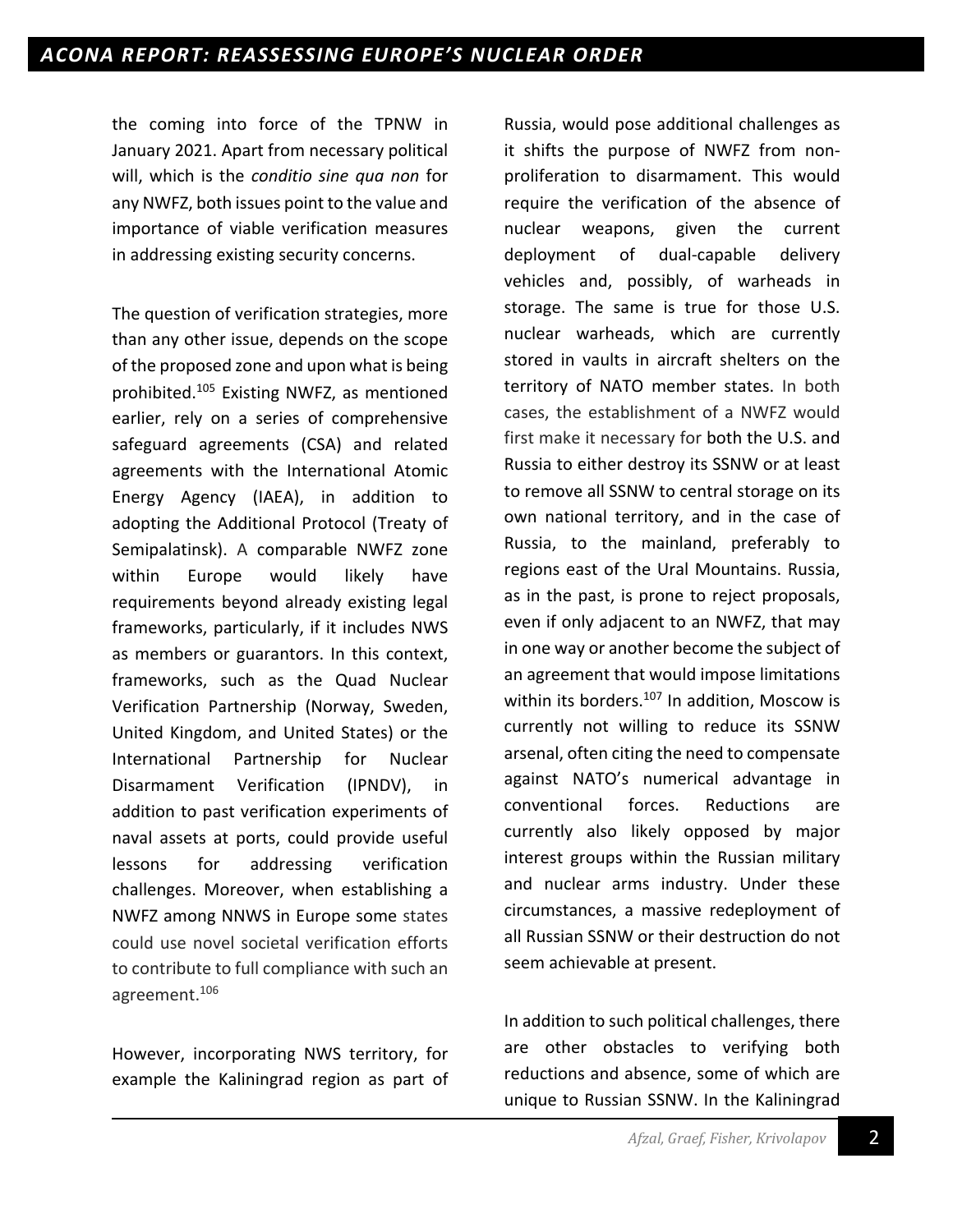region, verification of Russian weapons can require different technical procedures due to different weapons types. For example, verification of certain naval arms would necessitate special and intrusive procedures such as extracting an item from a ship or a submarine and moving it to a special facility to verify that it is non-nuclear. Nevertheless, the New START practice of submarinelaunched ballistic missiles inspection illustrates that even if inspections involve complex and time-consuming operations, the parties are willing to implement them. $108$ 

At the same time, there are several verification challenges that are common to both Russia and NATO. They include, among others, the verification of the absence of SSNW inside operational depots,<sup>109</sup> the elimination of nuclear weapons storage infrastructure on military facilities in order to reduce the possibility of long-term deployment, the inspections of launchers at nearby bases<sup>110</sup> and the conversion of dualcapable weapons systems to conventionalonly systems.<sup>111</sup> To be sure, even such a set of measures could not prevent the future redeployment of SSNW.112 However, as Podvig and Snyder suggest, if implemented, particularly in combination, they could still provide a high level of certainty regarding the absence of nuclear weapons within a particular territory or on a class of delivery vehicles or launchers. In fact, "reversibility could also play a certain stabilizing role," because it provides "a hedge that enables progress in disarmament while giving states time to adjust their policies to new political

conditions."113 Yet, the capability problem cannot be solved short of complete nuclear disarmament.

This said, Russia and NATO could still use the above-mentioned steps in order to signal their intentions to avoid nuclear escalation in the region. Realistically, such a policy would need to be agreed and implemented under the umbrella of a bilateral U.S.- Russian agreement. Negotiations about SSNW and nuclear disarmament must be considered within a wider political context, which a political initiative for the establishment of a NWFZ in Europe might provide. One possible starting point to approach and test verification challenges with relevance for the establishment of NWFZ in Europe would be to seriously address the issue of dual-capable groundlaunched missiles with intermediate range after the demise of the INF Treaty in August 2019. Russia has reportedly already deployed at least four brigades of 9M729  $(SSC-8)$  cruise missiles,<sup>114</sup> whose range according to NATO exceeds 2,000 km. Moreover, with the RS-26 Rubezh Russia has tested (but not yet deployed) a road-mobile ICBM at INF flight ranges.<sup>115</sup> In September 2019, Russia proposed establishing a moratorium on deployment of INF-range missiles in a letter sent to NATO members and a number of other states, including China. $116$ 

Building upon this moratorium proposal, Russian President Vladimir Putin in October 2020 invited "all parties concerned to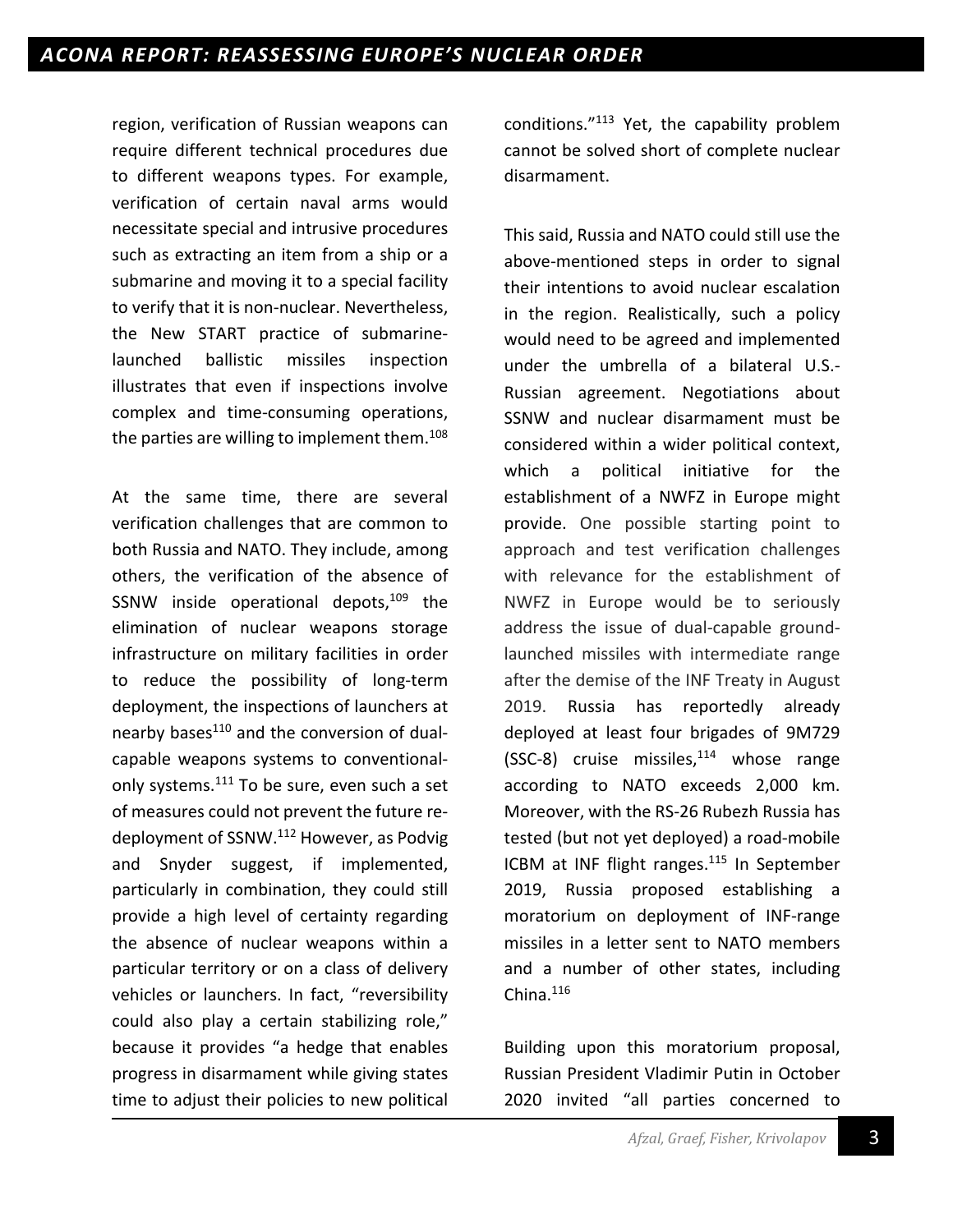consider specific options of reciprocal verification measures to remove existing concerns." In particular, he suggested verifying the "absence of ground-based intermediate- and shorter-range missiles at sites" in the Kaliningrad region, including (but not limited to) the 9M729 missiles, in exchange for verifying Aegis Ashore systems with Mk-41 launchers in Romania and Poland.117 In December 2020, Vladimir Yermakov, the Department Head of for Arms Control and Non-Proliferation at the Russian Foreign Ministry, indicated that Russia would be open to extend verification procedures for systems with the 9M729 missiles to the entire European part of the country.118 This point was reiterated by Deputy Foreign Minister Sergey Ryabkov in February  $2021.<sup>119</sup>$ 

NATO initially reacted negatively to the Russian proposal by pointing to the already deployed Russian systems.<sup>120</sup> In the context of the ongoing political and military escalation between Russia, Ukraine and NATO since November 2021, however, the United States confirmed its readiness to "discuss […] a transparency mechanism to confirm the absence of Tomahawk cruise missiles at Aegis Ashore sites in Romania and Poland, provided Russia offers reciprocal transparency measures on two groundlaunched missile bases of our choosing in Russia."121 Thus, curiously, the U.S. proposal is more limited in scope than the original Russian offer in terms of access to Russian territory. Overall, if such proposal idea would be implemented, it could also provide the context required for verifying the absence of short-range SSNW in Kaliningrad.

From the perspective of establishing a NWFZ in Europe, the absence of nuclear warheads in the Kaliningrad region is of primary importance, as it is located strategically close to European and NATO members. Yet, the deployment of dual-capable short-range missile brigades (SS-26 Iskander-M missiles) and one coastal-defence missile regiment, creates uncertainty.<sup>122</sup> What is more, the Iskander-M missile brigade stationed in the Kaliningrad region has a base-level facility, Kolosovka, which are theoretically designated to store nuclear weapons assigned to all delivery systems deployed onsite. If all Russian SSNW are indeed stored at national-level facilities on mainland Russia, then one could implement comparatively simple verification measures (i.e., using radiation detection equipment) at this operational storage depot to confirm that none of the missiles in Kaliningrad are nuclear-armed.123

# **Conclusion**

This paper highlights possible scenarios for establishing a NWFZ in Europe by examining provisions and challenges of existing frameworks under already established treaties. Certainly, the Treaty of Tlatelolco set a precedent that NWS can move towards accepting NWFZ, if specific conditions are in place. Following the successful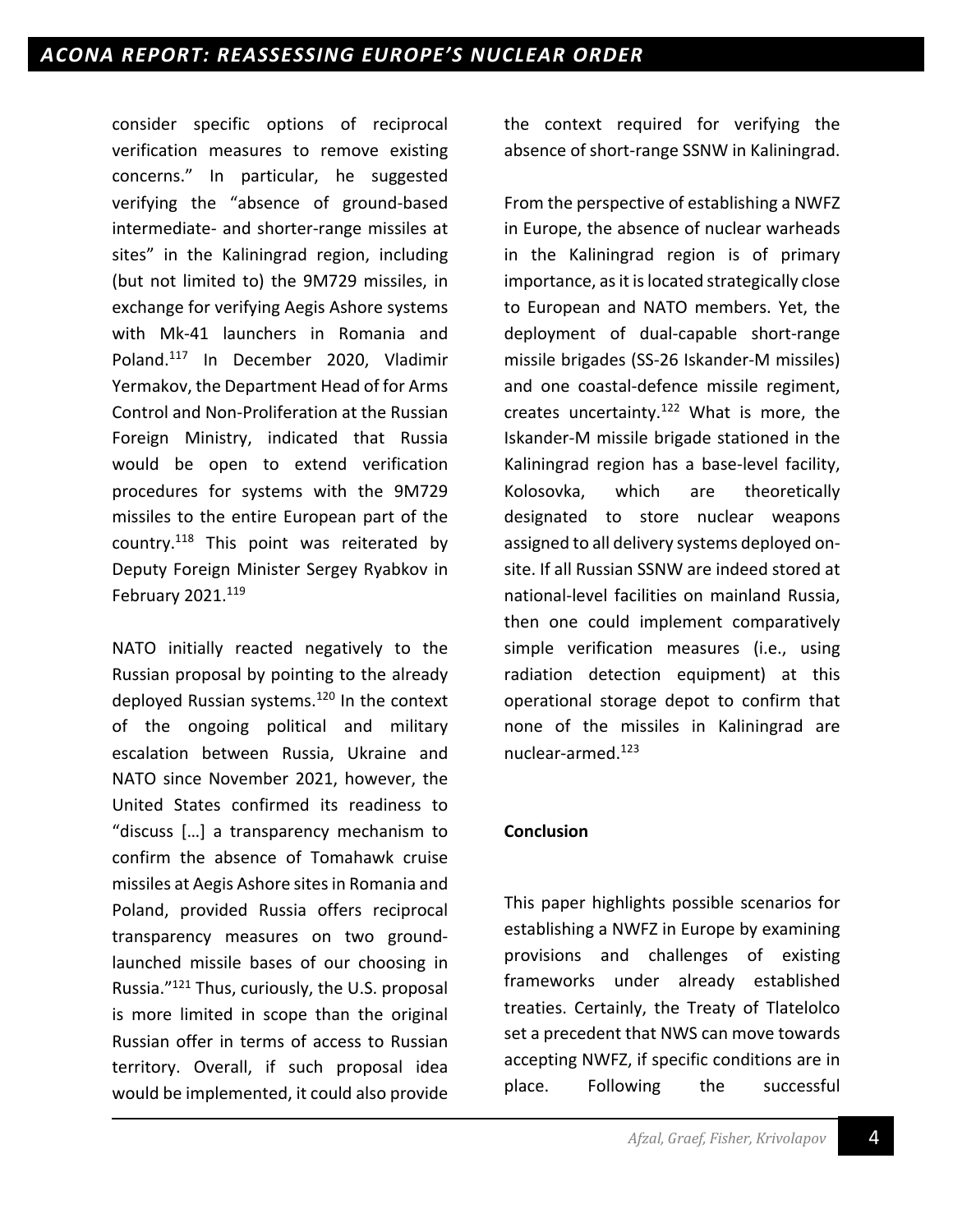establishment of this zone, the discussion indicates that widening the scope of regional NWFZ in Latin America and the Caribbean, the South Pacific, Southeast Asia, Africa and Central Asia, has been contingent on political conditions and exceptions, including additional explanatory notes and statements by NWS to enable certain security practices.

Likewise, the paper outlines that past proposals for establishing NWFZ in Europe were primarily related to concerns about nuclear proliferation and interests to lock in existing nuclear free status *de jure*. Yet, most initiatives were not integrated into longterm strategies of nuclear disarmament that adequately acknowledge the implied changes for the political order on the continent, and therefore, did not lead to a realized zone. Even though it is true that, for example, a NWFZ in Central and Eastern Europe (excluding the Kaliningrad region and Eastern Germany), would simply legally validate the current status quo, such a step would still have significant political implications. First, it might prevent zonal states from participating in NATO's nuclear planning group and would probably be incompatible with conventional contributions to nuclear operations under SNOWCAT. Second, even without the Kaliningrad region as part of such a zone, the NWS – but in particular Russia – would need to provide compelling negative security guarantees, including the assurance not to use or threaten to use nuclear weapons against members of the zone. Under the

current geopolitical circumstances, this is unlikely.

In spite of  $-$  or maybe rather because of  $-$  the deepening crisis of European security since February 2022, NWFZ are still under consideration by a limited number of regional states. Given the nuclear patchwork on the continent, there are several European states poised to initiate and lead such discussions. Ireland, for example, is signatory to the TPNW and views the achievement of a world free of nuclear weapons as one of its five core foreign policy goals. Austria, another TPNW signatory, has supported general nuclear disarmament for decades. Likewise, Malta and Cyprus have forgone reliance on nuclear deterrence in their respective defence policies. The policies of these states demonstrate that while the NWFZ concept in Europe still faces considerable obstacles, the states mentioned above could still work towards a conceptual framework attuned to regional conditions.

At present, decisions regarding WMD policies are still subject to domestic-level politics and are largely made at the national level(s), differing from state to state. Until now, a majority of EU member states advocated a gradual approach to disarmament. Nevertheless, by drawing from historical experiences of negotiating NWFZ agreements in the Global South and in Central Asia for example, NNWS in Europe may consider the following steps: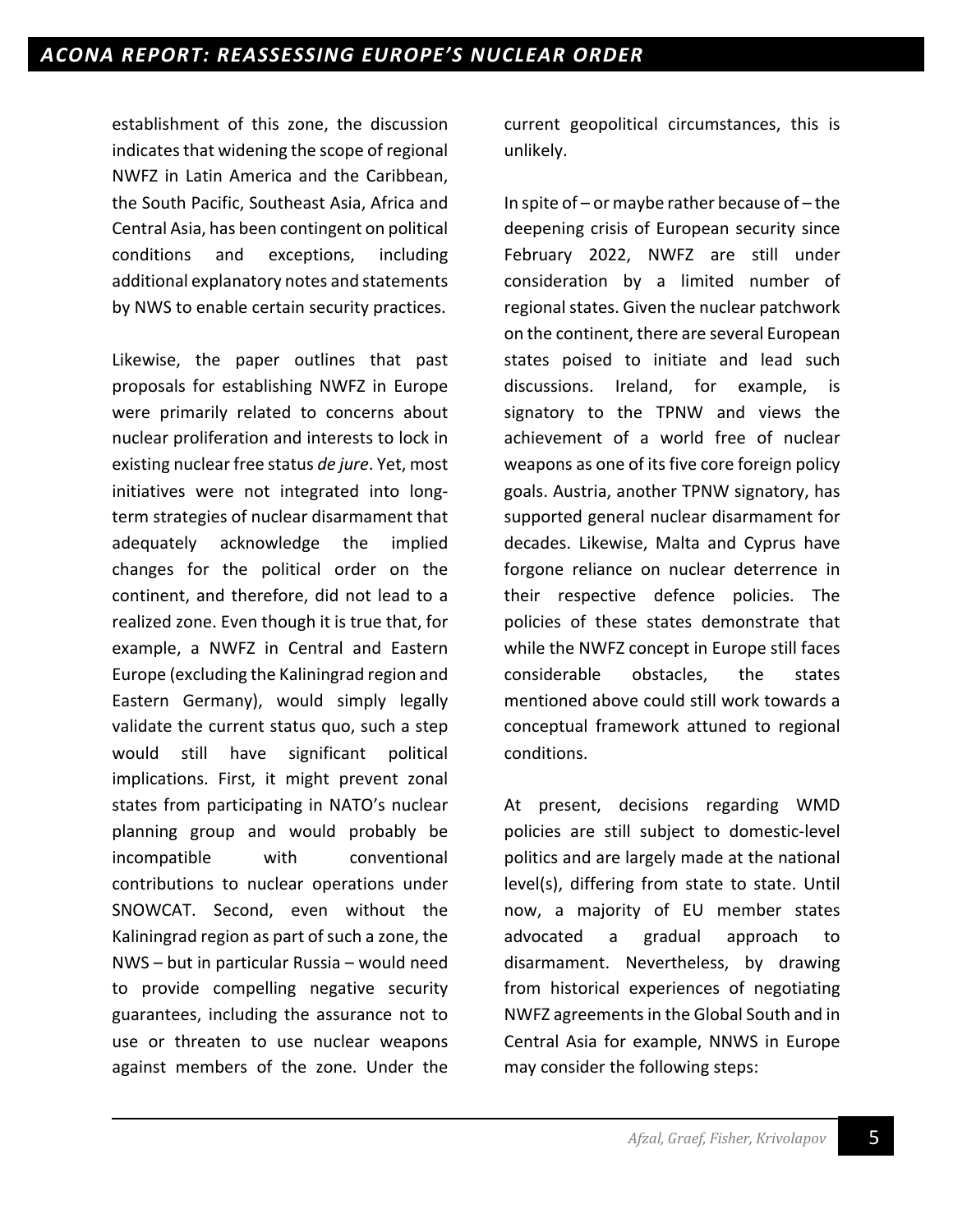- drafting statements of collective defence among states parties, such as with ANZUS;
- maintaining the decision on transit rights to be left to state parties;
- adopting international nuclear safeguards and relevant articles such as the IAEA Additional Protocol, where applicable;
- drawing lessons from NNWS that already participate in collective security agreements and can host certain capabilities, such as Australia, while banning weapons themselves on respective territories;

https://www.government.se/governmentpolicy/stockholm-initiative-for-nucleardisarmament/.

<sup>2</sup> "Stepping Stones for Advancing Nuclear Disarmament – Annex to the Declaration of the Berlin Ministerial Meeting on 25 February 2020", accessed November 21, 2021. https://www.government.se/497342/globalassets

/regeringen/lena-micko-test/stepping-stones-foradvancing-nuclear-disarmament.pdf <sup>3</sup> Barry Blechman, Alex Bollfrass, Laicie Heeley,

<sup>4</sup> Note that neither the U.S, nor Russia have officially provided comprehensive and verifiable data on their arsenals of sub-strategic nuclear weapons. The same is true for the United

Accounting for the many potential pathways towards a NWFZ, most likely through a gradual approach, diverse threat perceptions and technical limitations will continue to affect the potential success of zonal ideas. Yet, thinking through the conditions necessary for the establishment of a NWFZ – even in a limited context – can serve as one instrument to positively address enduing challenges of a changing European security order, while contributing to both the global disarmament and nonproliferation agenda.

Kingdom and France since they consider their nuclear stockpiles to be strategic weapons only. <sup>5</sup> Robert S. Norris, William M. Arkin & William Burr, "Where they were," *Bulletin of the Atomic Scientists*, (November/December 1999): 29. <sup>6</sup> Hans M. Kristensen, "U.S. Nuclear Weapons in Europe: A Review of Post-Cold War Policy, Force Levels, and War Planning," *Natural Resources Defense Council*, February 2005: 24.  $<sup>7</sup>$  ibid. 24.</sup>

<sup>9</sup> Hans Kristensen, "U.S. Nuclear Weapons Withdrawn From the United Kingdom," *Federation of American Scientists*, June 26, 2008.

<sup>10</sup> Hans M. Kristensen, Matt Korda, "United States nuclear weapons, 2021," *Bulletin of the Atomic Scientists* 77, no. 1 (January 2021): 56. <sup>11</sup> "Fact Sheet: France's Nuclear Inventory," *Center for Arms Control & Non-Proliferation*, March 27, 2020.

<sup>12</sup> Kingston Reif, Shannon Bugos, "UK to Increase Cap on Nuclear Warhead Stockpile," Arms Control Today 51, (April 2021). <sup>13</sup> Reif, Bugos, "UK to Increase."

<sup>14</sup> Pomper, Miles A, Potter, William, and Nikolai Sokov. "Reducing and Regulating Tactical (Nonstrategic) Nuclear Weapons in Europe," *James Martin Center for Nonproliferation* 

<sup>&</sup>lt;sup>1</sup> "Stockholm Initiative for Nuclear Disarmament," Government Offices of Sweden, accessed July 1, 2021.

<sup>&</sup>quot;Reducing the Risk of Nuclear War in the Nordic/Baltic Region," *Stimson Center*, 2015; Alexander MacDonald, "The Theory and Evolution of Nucler-Weapon-Free Zones: Could the Arctic Be Next?" *NAADSN*, Policy Primer, February 2021; Harald Müller et al, "A Nuclear Weapon-Free Zone in Europe: Concept – Problems – Chances," *PRIF Working Paper* No. 27, January 2016; Finaud, Marc. "A Nuclear-Weapon-Free Zone in Europe: Why today?" *European Nuclear Disarmament Info*. December 14, 2020.

 $8$  ibid. 32.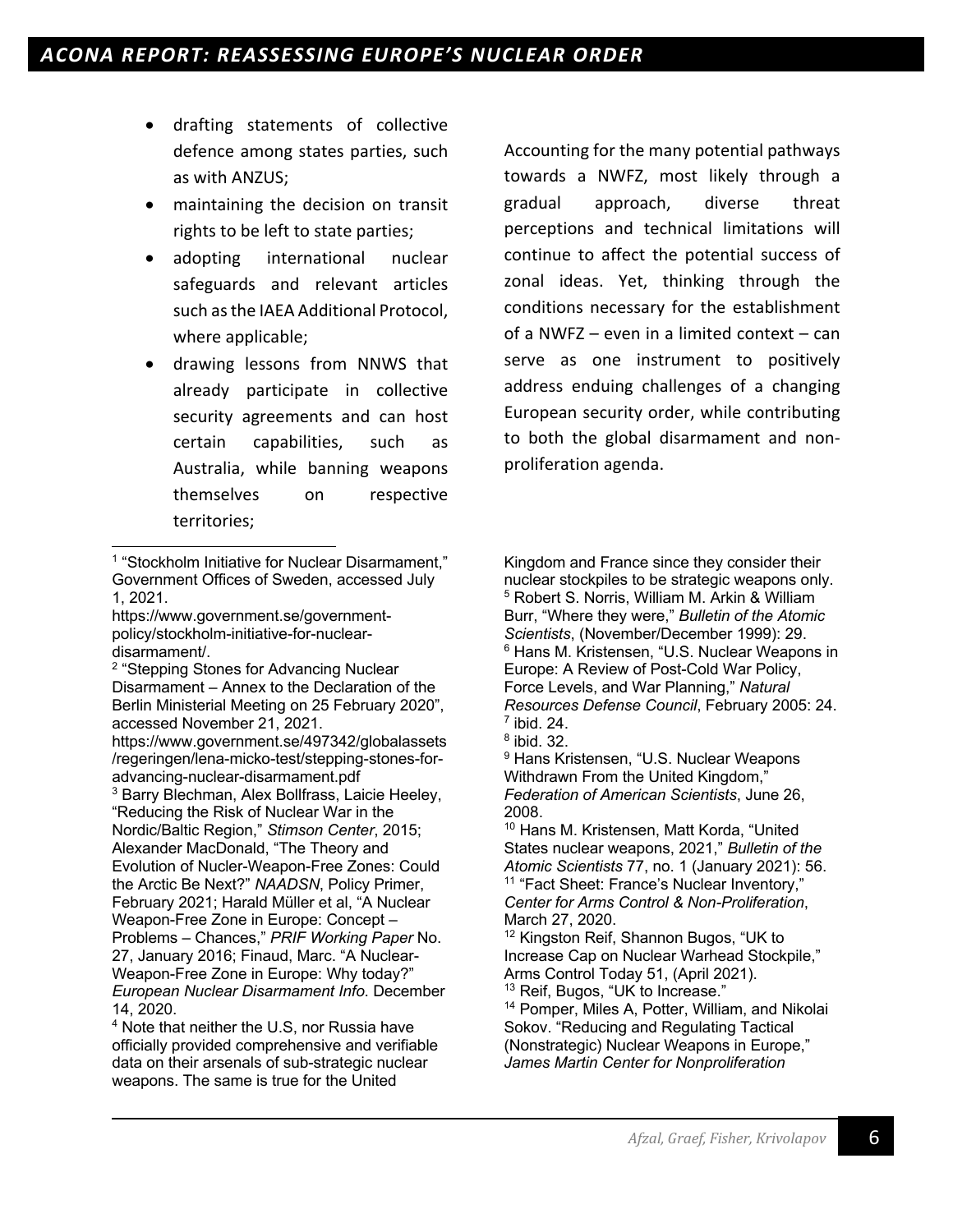*Studies, Monterey Institute of International Studies*, December 2009: 7-8.

<sup>15</sup> Nuclear Posture Review 2018, *United States Department of Defense*, 53. Kristensen, and Korda, "Russian nuclear weapons, 2021," 91-92. <sup>16</sup> Pavel Podvig. "Nuclear Weapons in Europe after the INF Treaty," *Deep Cuts Issue Brief #10*, June 2020: 1.

<sup>17</sup> Igor Sutyagin, "Atomic Accounting. A New Estimate of Russia's Non-Strategic Nuclear Forces," *Royal United Services Institute*, November 2012: 18-23, 28-29, 40-47, 53-56. <sup>18</sup> Hans M. Kristensen, Matt Korda, "Russian

nuclear weapons, 2021," *Bulletin of the Atomic Scientists* 77, no. 2 (March 2021): 95.

<sup>19</sup> Doran, Peter B., Bugajski, Janusz, and Matthew S. Brown, "Strengthening Strategic Security in Central and Eastern Europe," *Center for European Policy Analysis*, October 2017: 36. <sup>20</sup> Deterrence and Defence Posture Review,

North Atlantic Treaty Organisation, May 2012. <sup>21</sup> The Alliance's Strategic Concept, North

Atlantic Treaty Organisation, April 1999, https://www.nato.int/cps/en/natolive/official\_texts \_27433.htm.

 $\overline{22}$  The North Atlantic Treaty. Washington D.C., April 4, 1949,

https://www.nato.int/cps/en/natolive/official\_texts \_17120.htm.

 $\overline{23}$  CSTO members are Armenia, Belarus,

Kazakhstan, Kyrgyzstan, Russia and Tajikistan. <sup>24</sup> Collective Security Treaty, May 15, 1992.

https://en.odkb-

csto.org/documents/documents/dogovor\_o\_kolle ktivnoy\_bezopasnosti/.

<sup>25</sup> The Military Doctrine of the Russian

Federation, December 2014,

https://rusemb.org.uk/press/2029.

<sup>26</sup> Basic Principles of State Policy of the Russian Federation on Nuclear Deterrence, June 2020. <sup>27</sup> "Bordyuzha: v novoy voyennoy doktrine RF

chetko propisany obyazannosti Rossii kak soyuznika po ODKB" [Bordyuzha: The new Russian military doctrine clearly spells out the obligations of Russia as an CSTO ally]. *Vesti.ru*, February 24, 2010,

https://www.vesti.ru/article/2031096.

<sup>28</sup> Ryan Alexander Musto, "Polish Perspectives on the Rapacki Plan for the Denuclearization of Central Europe," Sources and Methods, Blog of Wilson Center, September 23, 2019.

https://www.wilsoncenter.org/blog-post/polishperspectives-the-rapacki-plan-for-thedenuclearization-central-europe. See also "Rapacki Plan," Wilson Center Digital Archive,

accessed July 20, 2021.

https://digitalarchive.wilsoncenter.org/collection/ 619/rapacki-plan.

<sup>29</sup> "Letter, Nikolai Bulganin to Dwight D.

Eisenhower," December 10, 1957, History and Public Policy

Program Digital Archive, *The Department of State Bulletin* 38, no. 970 (January 27, 1958): 127-

130.

http://digitalarchive.wilsoncenter.org/document/1 55183.

<sup>30</sup> James Stocker, "Accepting Regional Zero," *Journal of Cold War Studies* 17, no. 2 (Spring 2015): 45.

<sup>31</sup> Stocker, "Accepting," 47.

<sup>32</sup> ibid. 48.

<sup>33</sup> "African-Nuclear-Weapon-Free-Zone (ANWFZ) Treaty (Pelindaba Treaty)," Nuclear

Threat Reduction Initiative (NTI), last updated September 23, 2020,

https://www.nti.org/learn/treaties-andregimes/african-nuclear-weapon-free-zoneanwfz-treaty-pelindaba-treaty/.

<sup>34</sup> cf. Arlene Idol Broadhurst, "Nuclear Weapon-Free Zones: A Comparative Analysis of Theory and Practice," Aurora Papers 5, The Canadian Centre for Arms Control and Disarmament (1987): 7.

<sup>35</sup> cf. Broadhurst, "Nuclear Weapon-Free," 1. <sup>36</sup> Ramesh Thakur (ed.), *Nuclear Weapons-Free Zones* (London: Palgrave Macmillan, 1998): 36. <sup>37</sup> Outside of traditional geographic boundaries, other international agreements and treaties prohibit the deployment of nuclear weapons in physical spaces such as Antarctica (1959/1961), in the oceans and on the seabed (1971/1972) and in outer space (1967). Finally, several states have also unilaterally declared themselves as territories free of nuclear weapons, including the Philippines, New Zealand, Austria and Mongolia. <sup>38</sup> This number includes the Sahrawi Arab Democratic Republic, which is recognized by the African Union but is not a UN member state. <sup>39</sup> The first state to ratify the Treaty has been Mexico (September 1967). Since then the Treaty has been in force individually for single states after ratification. In 2002 the Treaty came into full force throughout the entire region when Cuba deposited its instrument of ratification, see "Treaty for the Prohibition of Nuclear Weapons in Latin America and the Caribbean (LANWFZ) (Tlatelolco Treaty)," *Nuclear Threat Reduction Initiative* (NTI), last updated April 29, 2019, https://www.nti.org/learn/treaties-andregimes/treaty-prohibition-nuclear-weapons-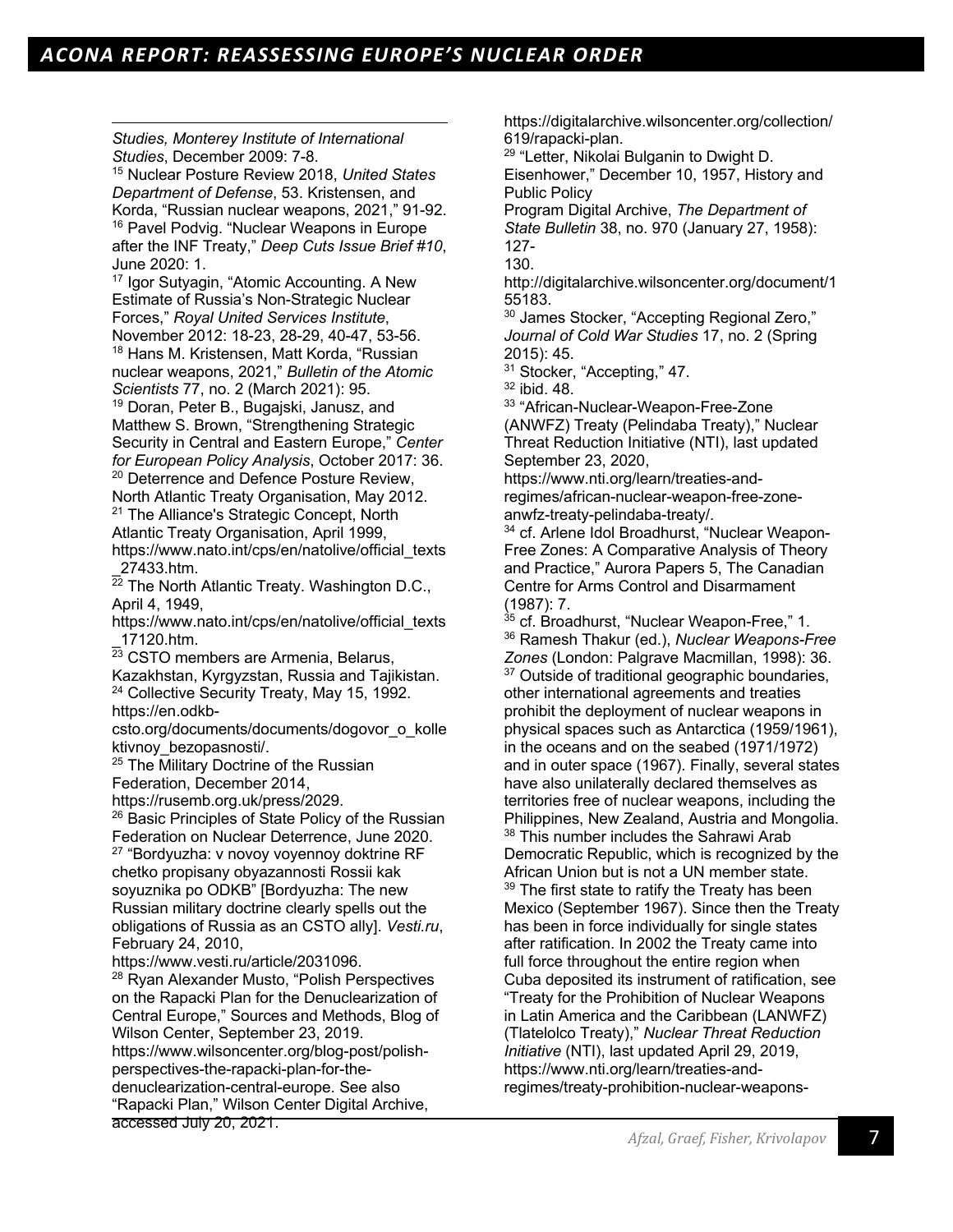latin-america-and-caribbean-lanwfz-tlatelolcotreaty/

<sup>40</sup> The city was renamed in 2007 from Semipalatinsk to Semei.

<sup>41</sup> See also Broadhurst, "Nuclear Weapon-Free." <sup>42</sup> The Treaty of Rarotonga states that the Parties undertake "not to seek or receive any assistance [...]" and "not to take any action to assist or encourage". See South Pacific Nuclear Free Zone Treaty (with annexes), concluded at Rarotonga on 6 August 1985,

https://treaties.un.org/doc/Publication/UNTS/Vol ume%201445/volume-1445-I-24592-English.pdf. <sup>43</sup> The signing of the protocol had been originally planned for ministerial meeting of the ASEAN regional forum in July 2012 but ultimately did not take place.

<sup>44</sup> Alexander Kolbin, "The Bangkok Treaty Protocol: Why still not Signed by P5?" *Security Index: A Russian Journal on International Security* 19, no. 4 (2013): 64.

<sup>45</sup> Kolbin, "The Bangkok," 64.

<sup>46</sup> Müller et al, "A Nuclear Weapon-Free," 13. <sup>47</sup> Implementation of the Declaration on the Denuclearization of Africa, United Nations General Assembly, A/48/371. October 18, 1993. https://undocs.org/pdf?symbol=en/A/48/371. <sup>48</sup> John R. Redick, "The Tlatelolco Regime and Nonproliferation in Latin America," *International Organisation*, Vol. 35, no. 1 (Winter, 1981): 121. <sup>49</sup> See INFCIRC/262, Communication Received from the Union of Soviet Socialist Republics Regarding the Treaty for the Prohibition of Nuclear Weapons in Latin America (1978), https://www.iaea.org/publications/documents/inf circs/communication-received-union-sovietsocialist-republics-regarding-treaty-prohibitionnuclear-weapons-latin-america and United States of America: Ratification of Additional Protocol II to the Treaty of Tlatelolco," United Nations, Office for Disarmament Affairs, accessed July 20, 2021,

https://treaties.unoda.org/a/tlateloco\_p2/unitedst atesofamerica/RAT/mexico\_city.

<sup>50</sup> Robert E. Kelley, *A Technical Retrospective of the Former South African Nuclear Weapon Progra*mme (Solna: SIPRI, 2020), 9.

<sup>51</sup> Monica Serrano, *Common Security in Latin America. The 1967 Treaty of Tlatelolco* (London: University of London, 1992): 50-1.

<sup>52</sup> Davis R. Robinson, "The Treaty of Tlatelolco and the United States: A Latin American Nuclear Free Zone," *The American Journal of International Law* 64, no. 2 (April 1970): 301. <sup>53</sup> Letter From the American Ambassador at

Mexico (Freeman) to the Chairman of the

Preparatory Commission for the

Denuclearization of Latin America (Garcia Robles), August 29, 1966, *Documents on Disarmament 1965* (Washington D.C.: United States Arms Control And Disarmament Agency, 1966), 623,

https://www.un.org/disarmament/publications/do cuments-on-disarmament/1965-dod/.

<sup>54</sup> Treaty of Tlatelolco: hearing before the Committee on Foreign Relations, United States Senate, Ninety-fifth Congress, second session, August 15, 1978 (Washington DC: US Government Printing Office, 1978), 47.<br><sup>55</sup> "United States of America: Ratification of

Additional Protocol II to the Treaty of Tlatelolco," United Nations, Office for Disarmament Affairs, accessed July 20, 2021,

https://treaties.unoda.org/a/tlateloco\_p2/unitedst atesofamerica/RAT/mexico\_city.

<sup>56</sup> "France: Ratification of Additional Protocol II to the Treaty of Tlatelolco," United Nations, Office for Disarmament Affairs, accessed July 20, 2021,

https://treaties.unoda.org/a/tlateloco\_p2/france/ RAT/mexico\_city.

<sup>57</sup> Communication Received from the Union of Soviet Socialist Republics Regarding the Treaty for the Prohibition of Nuclear Weapons in Latin America, INFCIRC/262, International Atomic Energy Agency, July 1978.

https://www.iaea.org/sites/default/files/infcirc262. pdf.

<sup>58</sup> "China: Signature of Additional Protocol II to the Treaty of Tlatelolco," United Nations, Office for Disarmament Affairs, accessed July 20, 2021.

https://treaties.unoda.org/a/tlateloco\_p2/china/SI G/mexico\_city.

<sup>59</sup> Nevertheless, already at the time the implicit permission of nuclear weapons transfer though the zone was perceived as a problem and contested. In March 1972 the Soviet representative to the Conference of the Committee on Disarmament stated that it "provides an obvious loop-hole for violation of the rules governing that zone. "The transit of nuclear weapons through that zone", he added, "could serve as a screen for the deployment as well as for the use of nuclear weapons from the territory of the nuclear-weapon-free zone". See CCD/PV.553, 36. The Mexican representative conceded that "it is doubtless arguable that the Treaty would have been more perfect if the transport of nuclear weapons had been totally prohibited" but justified the omission with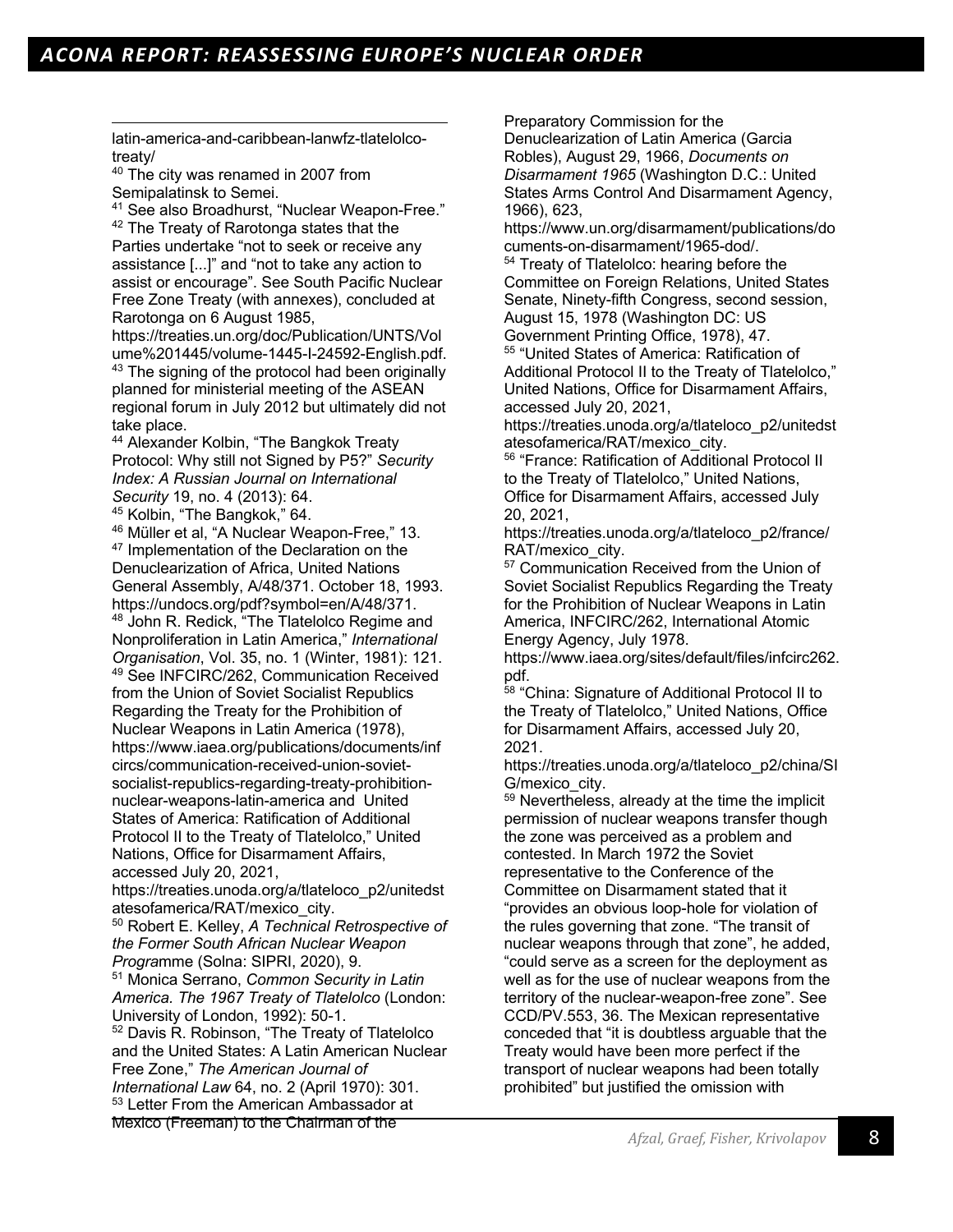reference to the equally loose formulation in the NPT allowing the "perpetuation and additional establishment of nuclear bases and installations in all parts of the world." See CCD/PV.55l, 17. The 1975 UN study notes that "some experts expressed the view that the commitments of States bound by the treaty establishing the zone should include the prohibition of transit", See "Comprehensive Study of the Question of Nuclear-Weapon-Free Zones in All its Aspects," Special Report of the Conference of the Committee of Disarmament, October 1976 (A/10027/Add.1): 40.

<sup>60</sup> Security Treaty between Australia, New Zealand and the United States of America (ANZUS), San Francisco, September 1, 1951. http://www.austlii.edu.au/au/other/dfat/treaties/1 952/2.html.

<sup>61</sup> New Zealand Nuclear Free Zone, Disarmament and Arms Control Act 1987, https://www.legislation.govt.nz/act/public/1987/0 086/latest/DLM115139.html.

<sup>62</sup> "Comprehensive Study of the Question of Nuclear-Weapon-Free Zones," 50.  $63$  ibid. 50.

<sup>64</sup> Collective Security Treaty, May 15, 1992. https://en.odkb-

csto.org/documents/documents/dogovor\_o\_kolle ktivnoy\_bezopasnosti/.

<sup>65</sup> Treaty on a Nuclear-Weapon-Free Zone in Central Asia (CANWFZ), September 8, 2006. https://treaties.unoda.org/t/canwfz.

<sup>66</sup> Declaration of the Government of France upon signing the Protocol to the Treaty on a Nuclear-Weapon-Free Zone in Central Asia (CANWFZ). Permanent Mission of France to the Disarmament Conference, May 6, 2014, https://s3.amazonaws.com/unoda-web/wpcontent/uploads/2015/02/R%C3%A9servesfran%C3%A7aises-CANWFZ-Protocol.pdf. Declaration of the United Kingdom of Great Britain and Northern Ireland upon signing the Protocol to the Treaty on a Nuclear-Weapon-Free Zone in Central Asia (CANWFZ). United Nations, Office for Disarmament Affairs, May 6, 2014,

https://treaties.unoda.org/a/canwfz\_protocol/unit edkingdomofgreatbritainandnorthernireland/SIG/ bishkek. The main concern has been Russia's ability to transport, and possibly deploy, nuclear weapons in the zone under the CST.

<sup>67</sup> "Treaty on a Nuclear-Weapon-Free Zone in Central Asia and Protocols," United States Department of State, accessed July 20, 2021, https://2009-

2017.state.gov/t/isn/canwfz/index.htm.

<sup>68</sup> Thakur, Ramesh (1998): Stepping Stones to a Nuclear-Weapon Free World, in: R. Thakur (ed.): Nuclear Weapons-Free Zones, MacMillan Press: London, 16.

<sup>69</sup> Michael Hamel-Green, *The South Pacific Nuclear-Free Zone Treaty: A Critical Assessment* (Canberra: Peace Research Centre, Research School of Pacific Studies, Australian National University, 1990), 3. <sup>70</sup> Security Treaty between Australia, New Zealand and the United States of America (ANZUS).

 $71$  cf. Christine M. Chinkin, "Suspension of Treaty Relationship: The ANZUS Alliance," *Pacific Basin Law Journal* 7, no. 1-2 (1990): 122. https://doi.org/10.5070/P871-2021952. <sup>72</sup> Hamel-Green, *The South Pacific*, 57.  $73$  In a letter from December 1965 during the NWFZ negotiations to the Chairman of the Preparatory Commissions, Garcia Robles, U.S. Ambassador William C. Foster noted that "w[e] do not wish to have included in the proposed nuclear free zone the Virgin Islands, since it is United States territory, or the Commonwealth of Puerto Rico, because of its integral relationship with the United States. See *Documents on Disarmament 1965* (Washington D.C.: United States Arms Control And Disarmament Agency, 1966), 627. http://unoda-web.s3-

accelerate.amazonaws.com/wpcontent/uploads/assets/publications/documents\_ on\_disarmament/1965/DoD\_1965.pdf. Similarly, the 1975 UN study holds that l

<sup>74</sup> Remarks of the U.S. President Jimmy Carter on Signing Protocol l of the Treaty of Tlatelolco, May 26, 1977.

https://www.presidency.ucsb.edu/documents/tre aty-tlatelolco-remarks-signing-protocol-l-thetreaty. and

https://www.youtube.com/watch?v=3db1uPkb7X U

<sup>75</sup> See Tenth Special Session, Official Records, United Nations General Assembly, May 25, 1978. https://undocs.org/pdf?symbol=en/A/S-10/PV.3.

 $76$  Note that during the negotiations of the Treaty of Tlatelolco an alternative text had been proposed that would have allowed states with overseas territories to become members of the treaty itself. See Robinson, "The Treaty of Tlatelolco," 295.

<sup>77</sup> "France: Ratification of Additional Protocol I to the Treaty of Tlatelolco," United Nations, Office for Disarmament Affairs, accessed July 20, 2021,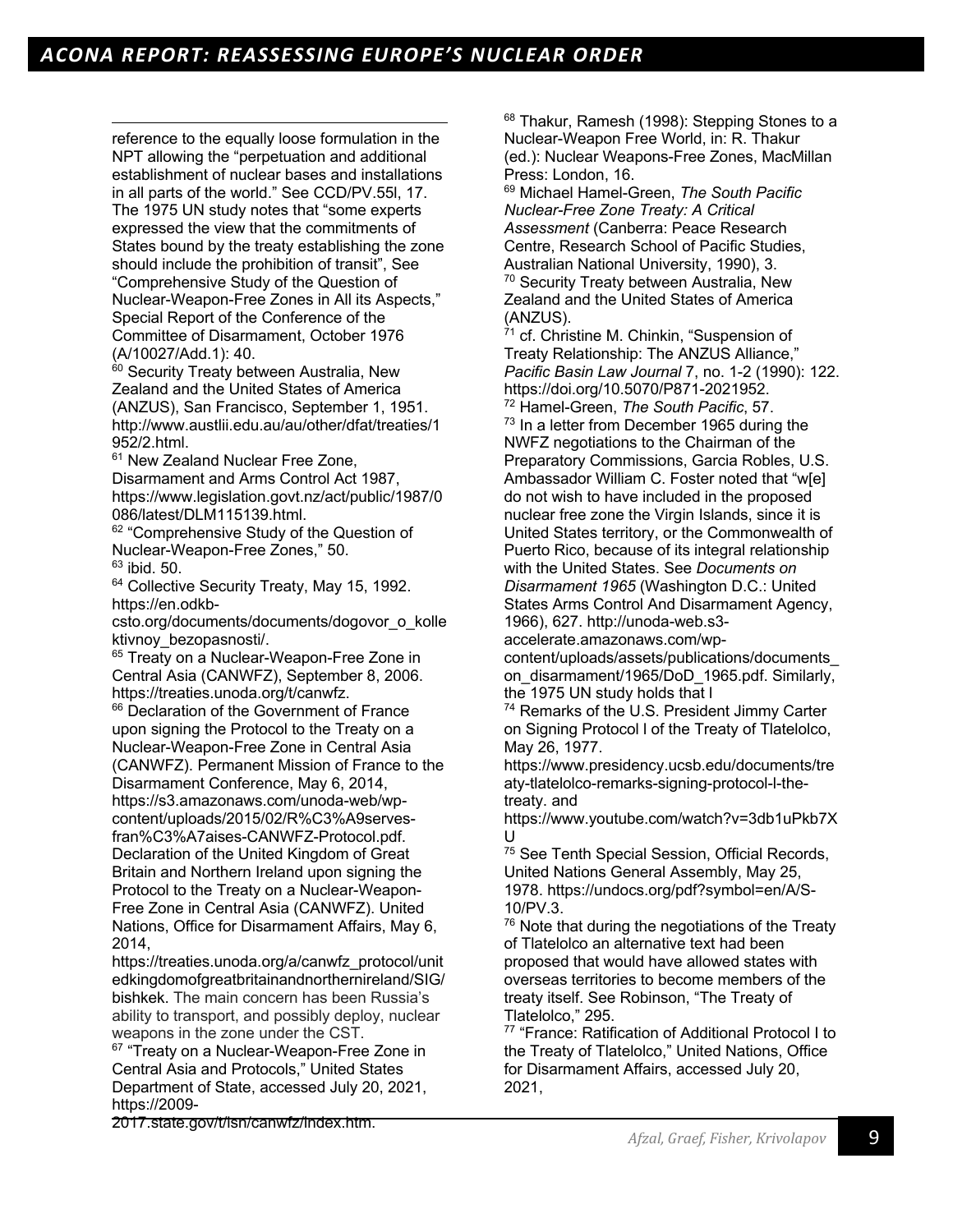https://treaties.unoda.org/a/tlateloco\_p1/france/ RAT/mexico\_city.

<sup>78</sup> The Protocol to the Treaty of Bangkok contains similar provisions but it has not been signed or ratified by any NWS.

<sup>79</sup> Tamara Patton, Sébastien Philippe & Zia Mian, "Fit for Purpose: An Evolutionary Strategy for the Implementation and Verification of the Treaty on the Prohibition of Nuclear Weapons," *Journal for Peace and Nuclear Disarmament*, Vol. 2:2 (2019): 390.

80 See Robinson, "The Treaty of Tlatelolco," 293. <sup>81</sup> Cf. Broadhurst, "Nuclear Weapon-Free," 30. 82 "Comprehensive Study of the Question of Nuclear-Weapon-Free Zones," 22.

83 See Donna J. Klick, "A Balkan Nuclear Weapon-Free Zone: Viability of the Regime and Implications for Crisis Management," *Journal of Peace Research*, Vol. 24, no 2 (1987): 113. 84 "Comprehensive Study of the Question of

Nuclear-Weapon-Free Zones," 23 and J. P. Jain, "A Case Study in Non-Conformity," *The Indian Journal of Political Science*, Vol. 36, no. 1 (January-March 1975): 60.

<sup>85</sup> *Common Security: A Blueprint for Survival*. Report of the Independent Commission on Disarmament and Security Issues (Palme Commission) (New York: Simon & Schuster, 1982), 149.

<sup>86</sup> *Common Security*, 147.

87 Olof Palme in 1983, cited in Broadhurst, "Nuclear Weapon-Free," 31.

88 Müller et al, "A Nuclear Weapon-Free," 18 and Andrey Sannikov, "Bez"yadernoye postranstvo v tsentre Evropy kak faktor stabil'nosti [A nuclear free zone in the center of Europe as a factor of stability]," *Belorusskiy zhurnal* 

*mezhdunarodnogo prava i mezhdunarodnykh otnosheniy*, no.1 (1996),

http://elib.bsu.by/bitstream/123456789/31026/1/ 1996\_1\_JILIR\_sannikov\_r.pdf.

<sup>89</sup> Volodymir A. Manzhola, Sergei P. Galaka, "A nuclear weapons free zone in Central and Eastern Europe: A Ukrainian Perspective," in Ukraine and European Security, ed. David E. Albright, Semyen J. Appatov (London: Macmillan Press, 1999),112-122.

<sup>90</sup> 'Statement by the Delegations of Bulgaria, Croatia, the Czech Republic, Hungary, Poland, Romania, Slovakia and Slovenia to the Preparatory Committee for the 2000 Review Conference of the Parties to the Treaty on the Non- Proliferation of Nuclear Weapons', Geneva, 6 May 1998, NPT/ CONF.2000/PC.II/24, cited in David S. Yost,

1999, The US and Nuclear Deterrence, Adelphi Series, 39: 326, Chapter 4, 53.

<sup>91</sup> Treaty on the Final Settlement with respect to Germany, September 1990, Treaty Series No. 88 (1991).

<sup>92</sup> Founding Act on Mutual Relations. Cooperation and Security between NATO and the Russian Federation, May 27, 1997, https://www.nato.int/cps/en/natohq/official\_texts \_25468.htm.

 $\overline{93}$  The United States never deployed nuclear weapons in Iceland, but recently declassified documents by the U.S. State Department suggest that the issue was debated within the U.S. government in the 1950s (See William Burr (ed.) "U.S. Government Debated Secret Nuclear Deployments in Iceland," *National Security Archive*, August 15, 2016.

https://nsarchive.gwu.edu/briefing-book/nuclearvault/2016-08-15/us-government-debatedsecret-nuclear-deployments-iceland.) In 2019 hackers forged a press release stating that President Gitanas Nauseda had asked the United States to build a military base in Lithuania and relocate nuclear weapons from Turkey to the country ("Hackers fake press release about Lithuania asking US to move nuclear weapons," *Delfi.en*, October 18, 2019, https://www.delfi.lt/en/politics/hackers-fakepress-release-about-lithuania-asking-us-tomove-nuclear-weapons.d?id=82566327.)

<sup>94</sup> Jozef Goldblat, *Arms Control: the New Guide to Negotiations and Agreements* (London: SAGE Publications. 2002): 218. See also MacDonald, "The Theory and Evolution," 9.

95 The Treaty on the Prohibition of Nuclear Weapons goes beyond the Federal Constitutional Law as it also prohibits the "use or threaten to use nuclear weapons or other

nuclear explosive devices" and to "assist, encourage or induce, in any way, anyone to engage in any activity prohibited to a State Party under the Treaty". See Treaty on the Prohibition of Nuclear Weapons, PA/CONF.229/2017/8, United Nations, 2017.

<sup>96</sup> Despite this official policy, Denmark in the past accepted port visits of U.S. nuclear-armed surface ships (until 1992 when the United States ended such deployments) and allowed the United States to transit and deploy nuclear weapons in Greenland. See Lars Van Dassen and Anna Wetter, "Nordic nuclear nonproliferation policies: different traditions and common objectives", in *The Nordic Countries and the European Security and Defence Policy*,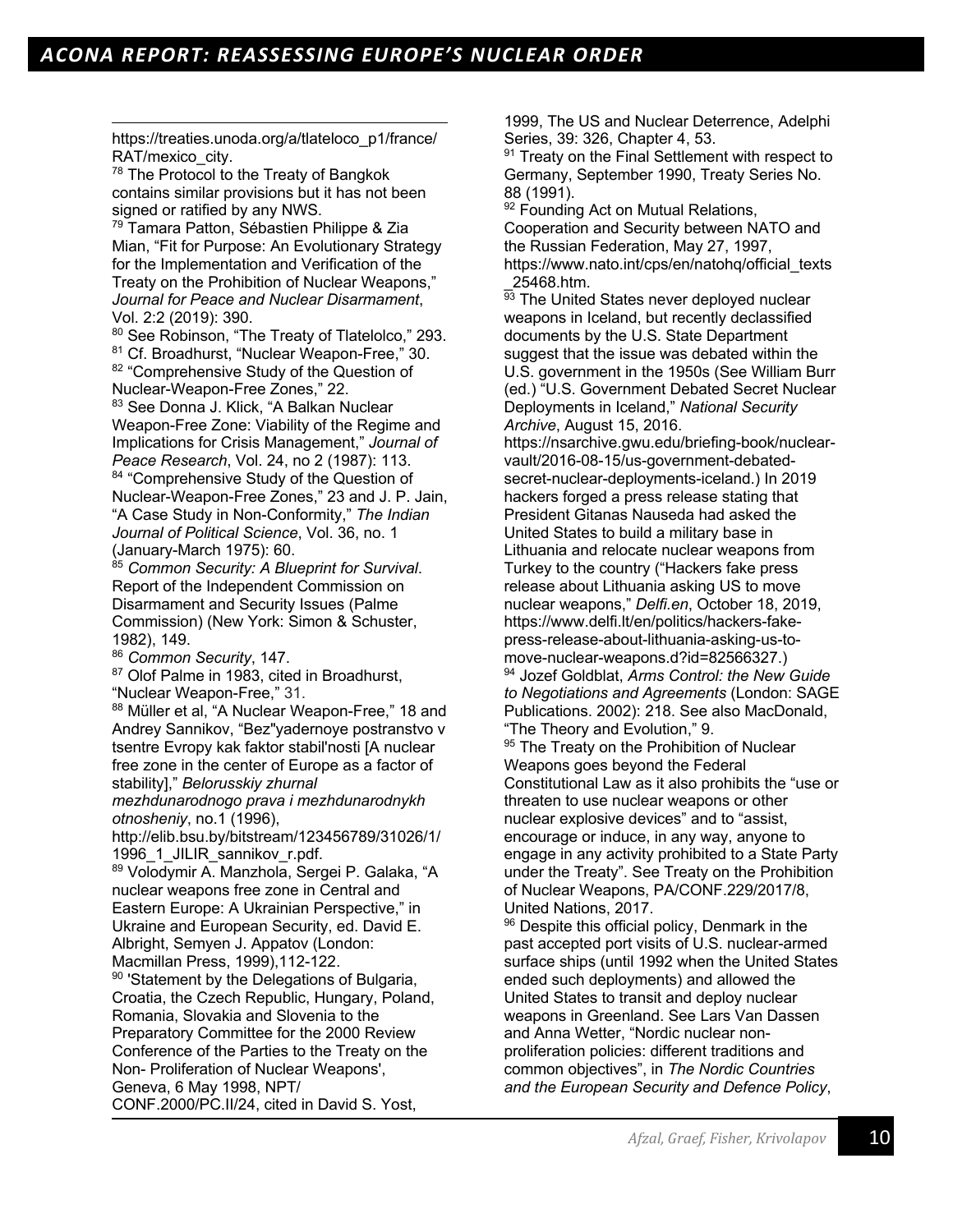ed. Alyson, J. K. Bailes, Gunilla Herolf, and Bengt Sundelius (Oxford: Oxford University Press, 2006), 255.

<sup>97</sup> The commitment also extends to France, the United Kingdom, the United States and the Soviet Union (Russia) as signatures of the Treaty.

98 In the early 1990s the Irish Parliament debated the question of Ireland becoming a nuclear free zone by including the prohibition of nuclear weapons transit on air, sea and land in the context of passing a law on radiological protection. See Una Jakob, *Die Abrüstungs- und Nichtverbreitungspolitik Irlands und Kanadas: Eine konstruktivistische Analyse* (Wiesbaden: Springer VS, 2019), 103-4.

99 The United States reportedly never deployed nuclear weapons on Iceland but declassified State Department records show that U.S. government officials debated this option in the 1950s, including secret deployment. See Burr, "U.S. Government"; William M. Arkin, "Iceland melts," *Bulletin of the Atomic Scientists* 56, no. 1 (January 2000): 80.

<sup>100</sup> The parliamentary resolution states that "Iceland and its economic zone [shall] be declared a nuclear-free zone, taking account of international obligation, with a view to contributing to disarmament and peace", See Parliamentary Resolution on a National Security Policy for Iceland, Althingi, 2016. https://www.government.is/library/01- Ministries/Prime-Ministrers-Office/Parl-Res-Nat-Sec-Council-25-145-2016-tr-br-prot-SKIL-310817-.pdf.

<sup>101</sup> Law on Environmental Protection of the Republic of Lithuania, No. I-2223, January 21, 1992, http://www.asser.nl/upload/eelwebroot/www/documents/Lithuania/Law%20On %20Environmental%20Protection.pdf.

<sup>102</sup> Despite this official policy, Norway has in the past allowed visits by (nuclear powered) submarines and surface ships equipped with nuclear weapons. As Lodgaard and Gleditsch note, since international law grants immunity to military aircraft and naval vessels, it is impossible to verify whether the provision is respected or not. See Sverre Lodgaard and Nils Peter Gleditsch, "Norway - the Not so Reluctant Ally," in *Cooperation and Conflict* 12, no. 4 (1977): 213.

<sup>103</sup> Lodgaard, Gleditsch, "Norway," 210, 216. <sup>104</sup> Between 1953 to 1979 Spain hosted U<sub>.S.</sub> nuclear weapons at air bases in Morón, Torrejón de Ardoz and Zaragoza, as well as the naval

base of Rota. See Clara Portela, "The rise and fall of Spain's 'nuclear

exceptionalism," *European Security* 23, no. 1 (January 2014): 91.

<sup>105</sup> Broadhurst, "Nuclear Weapon-Free," 29. <sup>106</sup> Especially for small NWS, different societal verification methods that rely on open source intelligence can widen the amount of existing information and thus complement the capabilities of their (often limited) national technical means. Crowd-sourcing provides one possible method, where this form of citizen activity involves societal mobilization and depends upon the motivation and training of participants. In general, the more difficult and complex the task, the greater the requirements in terms of pre-existing knowledge and the more important distinct instructions by administrators. Whatever the form of public engagement – be it the public at large or a group of selected experts – the creative potential of crowds and the quality of problem solving requires a high level of internal diversity, independence and decentralization.

<sup>107</sup> cf. Ivan Safranchuk, "The Russian Position on the Creation of a Nuclear Weapons-Free Zone in Central Asia", *Yaderny Kontrol*, no.9 (Winger 1998/1999): 19.

<sup>108</sup> Pavel Podvig, Ryan Snyder and Wilfred Wan, "Evidence of absence: Verifying the removal of nuclear weapons," *UNIDIR*, 2018: 23. <sup>109</sup> No inspectors have been allowed inside the storages or even operational depots of nonstrategic nuclear weapons. However, the protocols for such possible inspections could be established on the basis of the Type Two inspections' protocols of the New START verification regime.

<sup>110</sup> As a development of the previous provision about elimination of nuclear weapons storage infrastructure this measure is required to prove the absence of SSNW in the storages of conventional weapons on certain bases.

<sup>111</sup> The New START verification regime has a protocol of conversion of nuclear bomber into conventional one. The save procedure could be made with dual-capable weapons systems.  $112$  It should be noted though that reversing an already implemented withdrawal process is difficult and would be detectable. For example, the conversion of weapons systems from dualcapable to conventional one would normally be

reversible but can still present a significant barrier to the deployment of nuclear weapons as resuming nuclear missions would require